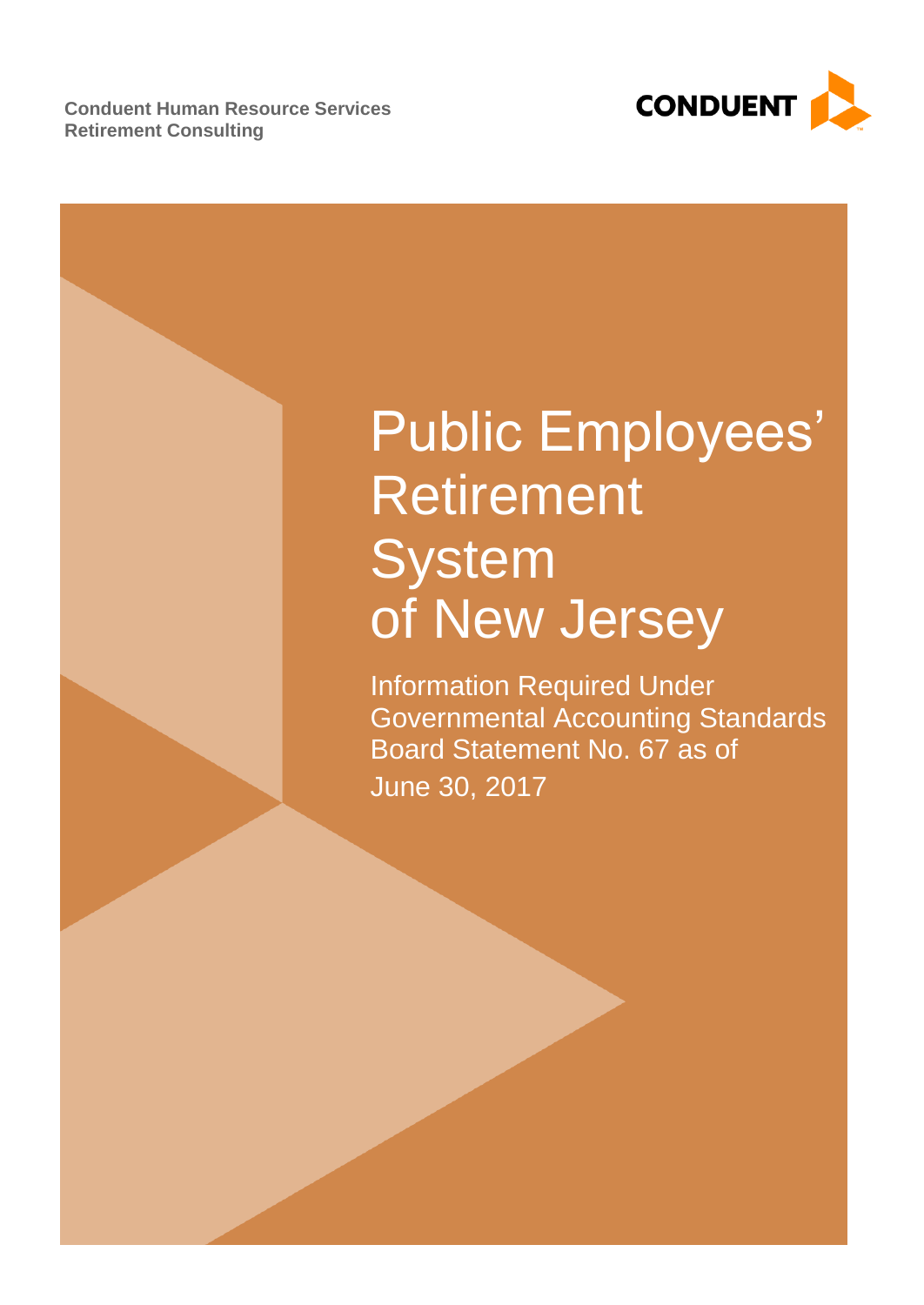© 2017 Conduent Business Services, LLC. All rights reserved. Conduent™ and Conduent Design™ are trademarks of Conduent Business Services, LLC in the United States and/or other countries.

Other company trademarks are also acknowledged.

Document Version: R:\Baus\NJ\PERS\GASB 67&68\2016 Valuation\GASB 67 - 7.50% Funding 7.00% GASB\2017 PERS GASB 67 - 7.50% Funding 7.00% GASB.docx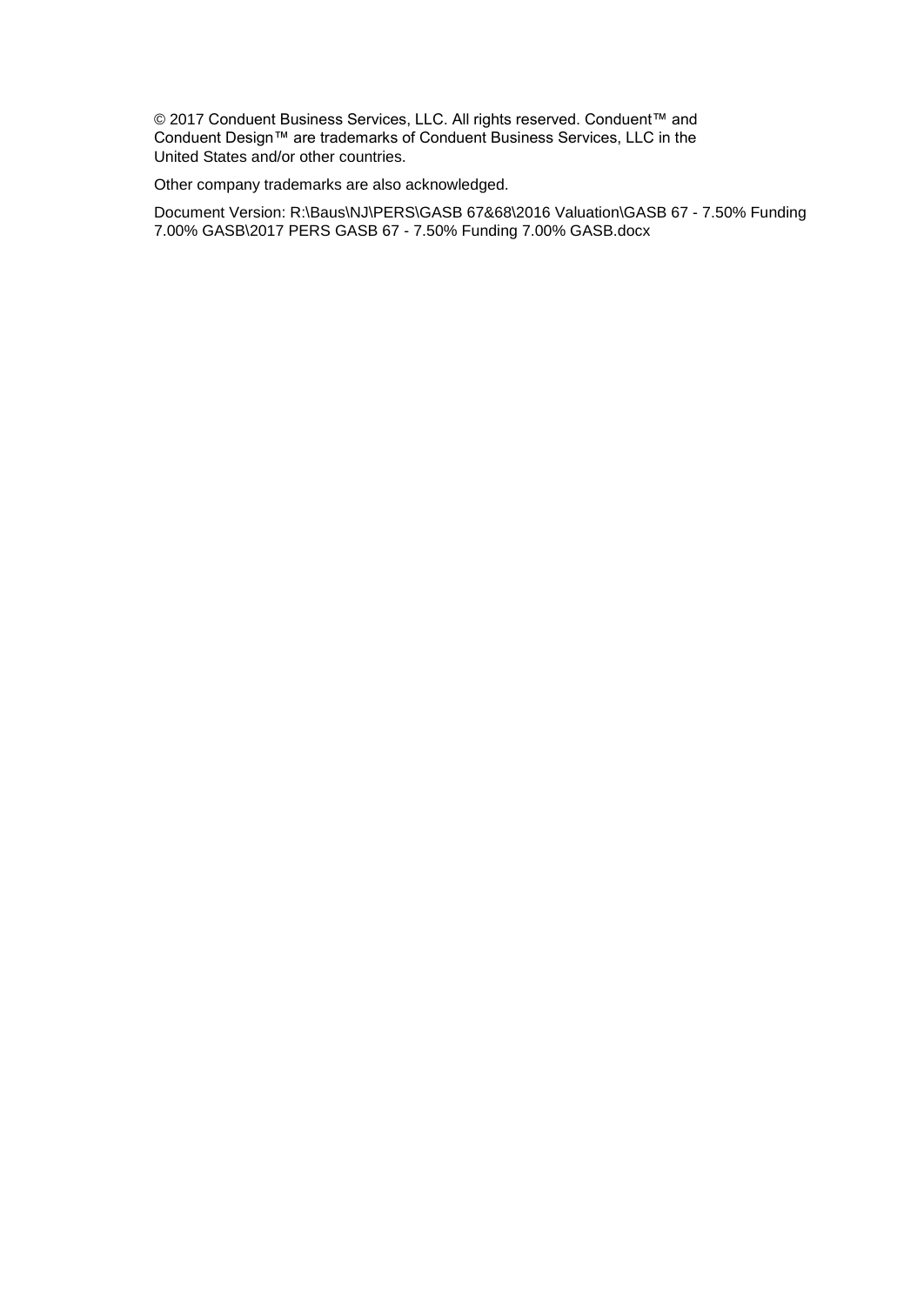

March 23, 2018

Director of the Division of Pension and Benefits Division of Pension and Benefits 50 West State Street One State Street Square CN 295 Trenton, New Jersey 08625-0295

Director:

This valuation provides information concerning the Public Employees' Retirement System of New Jersey in accordance with the Governmental Accounting Standards Board (GASB) Statement No. 67, effective for the fiscal year ending June 30, 2017.

This valuation reflects Chapter 83, P.L. 2016 which requires the State to make pension contributions on a quarterly basis: at least 25 percent by September 30, at least 50 percent by December 31, at least 75 percent by March 31, and at least 100 percent by June 30.

In addition, the valuation reflects Chapter 98, P.L. 2017 - Lottery Enterprise Contribution Act. Under the legislation, the Public Employees' Retirement System receives 21.02% of the proceeds of the Lottery Enterprise, based upon their members' past or present employment in schools and institutions in the State for a term of 30 years

We certify that the information contained in this Actuarial Report has been prepared in accordance with generally accepted actuarial principles and practices. To the best of our knowledge, the information fairly presents the actuarial position of the Public Employees' Retirement System of New Jersey in accordance with the requirements of GASB Statement No. 67 as of June 30, 2017.

The Board of Trustees may use this report for the review of the operation of the Plan and as a source of information for the State financial statements. The report may also be used in the preparation of the Plan's audited financial statements.

Use of this report for any other purpose or by anyone other than the Board of Trustees or the staff of the Division of Pensions and Benefits may not be appropriate and may result in mistaken conclusions because of failure to understand applicable assumptions, methods, or inapplicability of the report for that purpose. You should ask Conduent HR Consulting to review any statement you wish to make on the results contained in this report. Conduent HR Consulting will accept no liability for any such statement made without prior review by Conduent HR Consulting.

Future actuarial measurements may differ significantly from current measurements due to Plan experience differing from that anticipated by the economic and demographic assumptions, increases or decreases expected as part of the natural operation of the methodology used for these measurements, and changes in Plan provisions or applicable law. An analysis of the potential range of such future differences is beyond the scope of this valuation.

In preparing the actuarial results, we have relied upon information provided by the Division of Pensions and Benefits regarding Plan provisions, Plan participants, Plan assets, contribution rates and other matters used in the actuarial valuation. Although we did not audit the data, we reviewed the data for reasonableness and consistency with the prior year's information. The accuracy of the results presented herein is dependent on the accuracy of the data.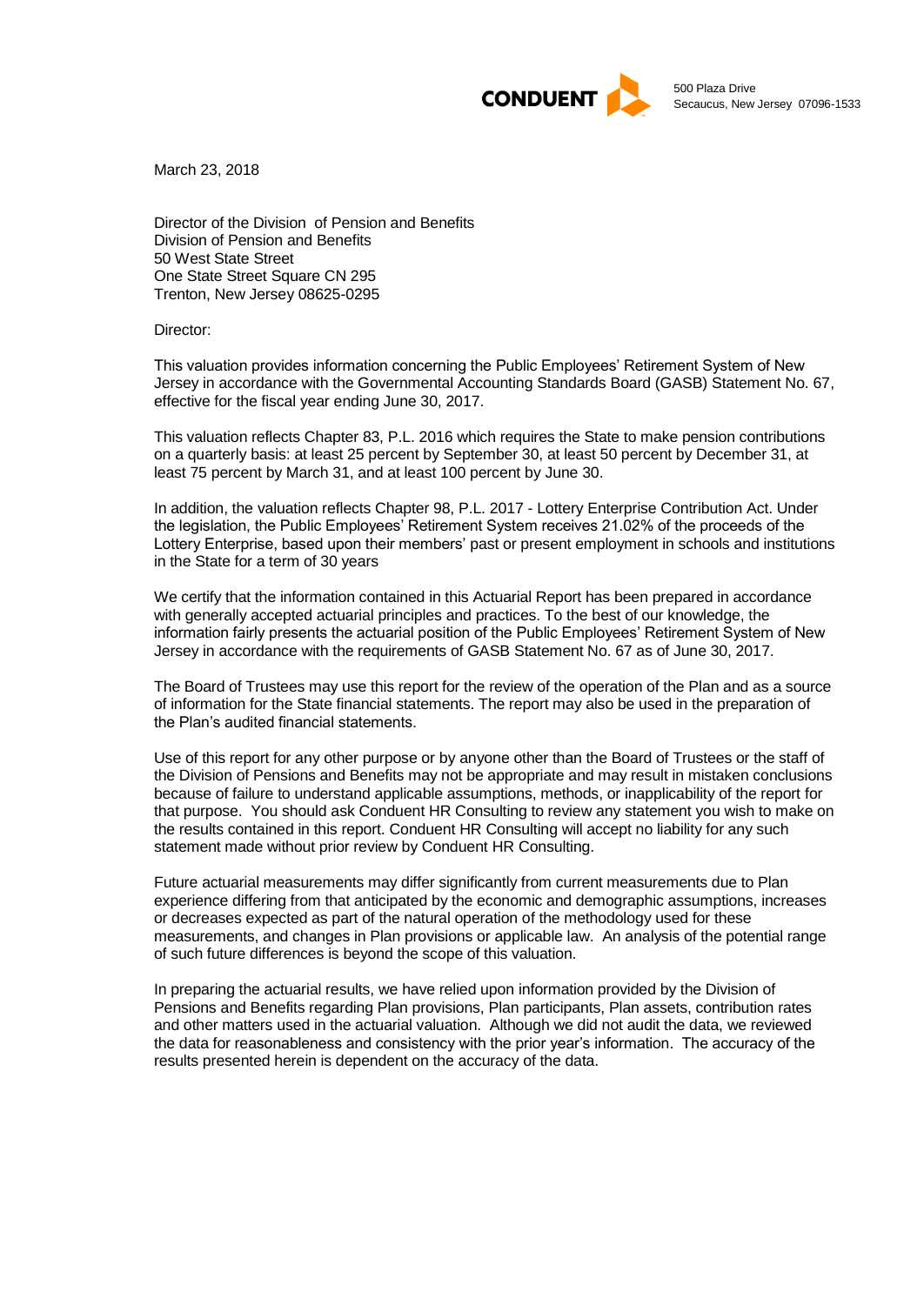

As required under Chapter 84, P.L. 1954, experience studies are performed once in every three-year period. The valuation was prepared on the basis of the demographic assumptions recommended on the basis of the July 1, 2011 – June 30, 2014 Experience Study and approved by the Board of Trustees at the October 14, 2015 Board meeting. The Treasurer has recommended a change in the economic assumptions to be used to determine the actuarially determined contribution from 7.65% per annum to:

- Effective with the July 1, 2017 valuation: 7.50% per annum,
- Effective with the July 1, 2019 valuation: 7.30% per annum,
- Effective with the July 1, 2021 valuation: 7.00% per annum.

In accordance with paragraph 40 of GASB Statement No. 67, this valuation is based on a long-term expected rate of return of 7.00% per annum. However, the projected actuarially determined contributions are based on the above stated Treasurer recommended rate of investment return assumptions.

In my opinion, the actuarial assumptions used are appropriate for purposes of the valuation and are reasonably related to the experience of the System and to reasonable long-term expectations. The mortality improvement assumption was selected in accordance with Actuarial Standard of Practice No. 35.

This report was prepared under my supervision. I am a Fellow of the Society of Actuaries and a Member of the American Academy of Actuaries. I meet the Academy's qualification Standards to issue this Statement of Actuarial Opinion. This report has been prepared in accordance with all applicable Actuarial Standards of Practice. I am available to answer questions and supply any additional information.

Respectfully submitted,

aaron Shapvis

Aaron Shapiro, FSA, EA, MAAA Principal, Consulting Actuary Conduent HR Consulting, LLC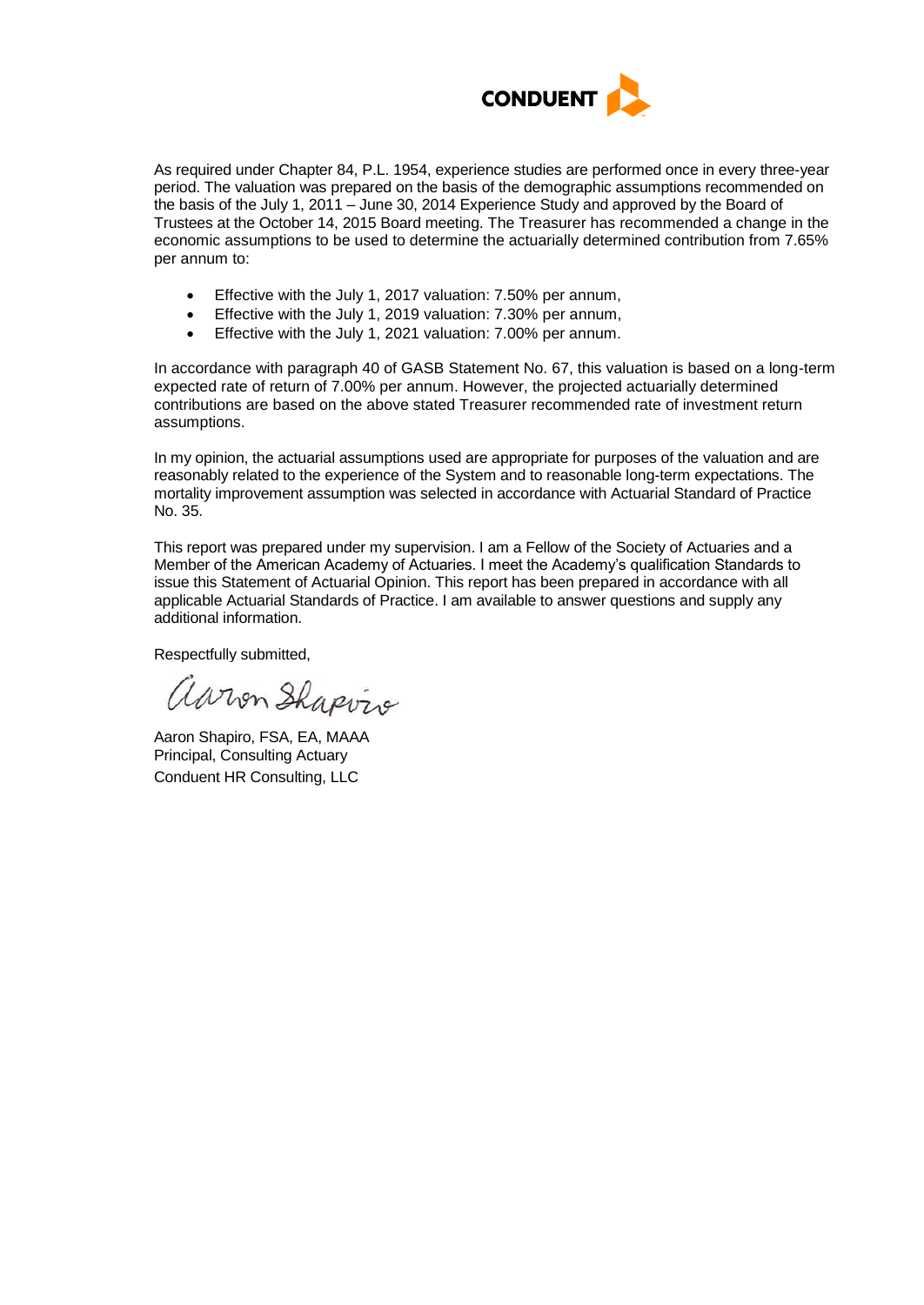## **Table of Contents**

| 24 |
|----|
|    |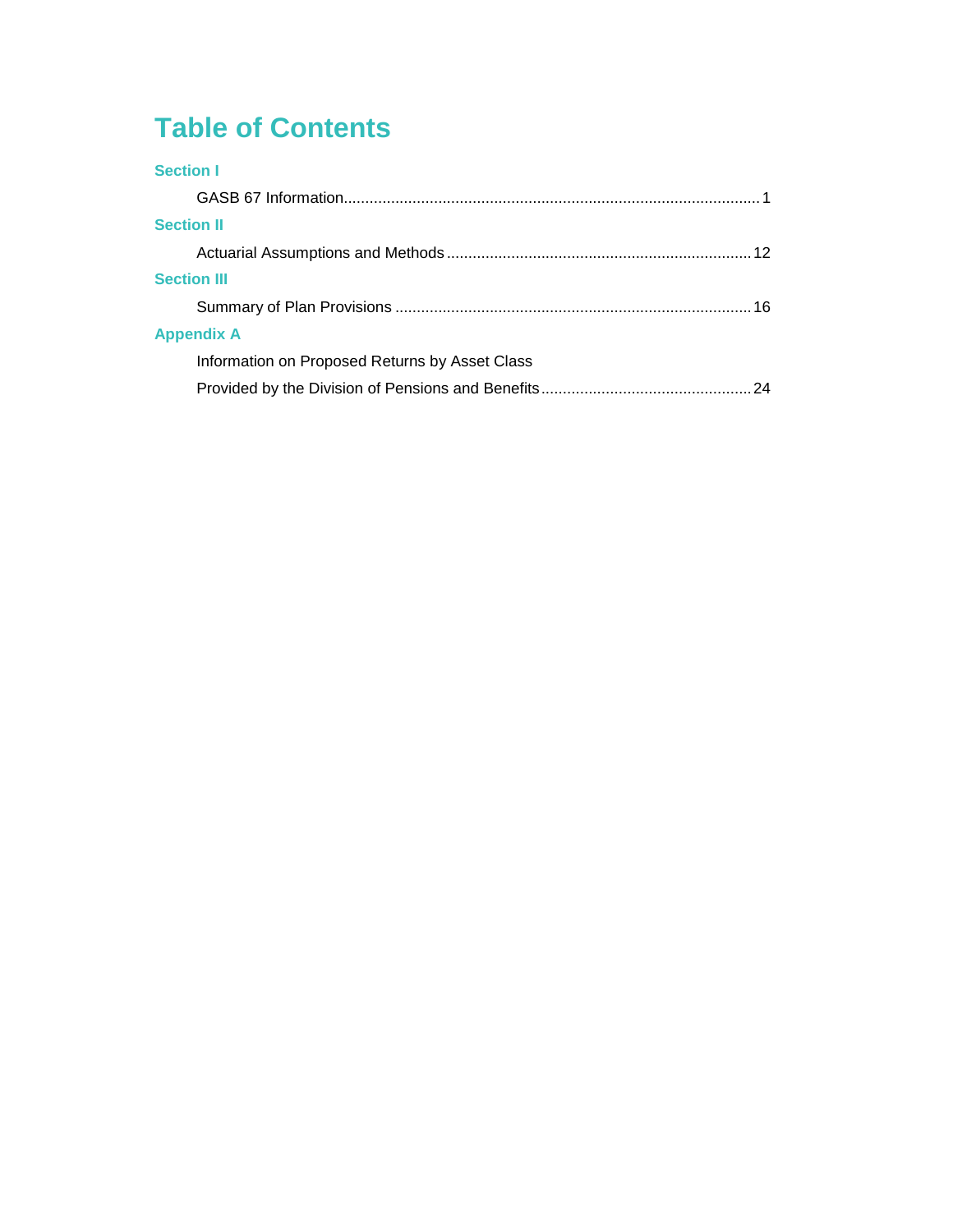## **Section I – GASB 67 Information**

#### **Notes to the Financial Statements for the Year Ended June 30, 2017**

#### **Summary of Significant Accounting Policies**

*Method used to value investments:* Investments are reported at fair value.

*Actuarial cost method*: Entry Age Normal – Level Percentage of Pay

#### **Plan Description**

Plan administration*.* The State of New Jersey Division of Pensions and Benefits administers the Public Employees' Retirement System of New Jersey (Plan), a governmental cost sharing multiple-employer defined benefit pension plan. Under the terms of Chapter 71, P.L. 1966, most public employees in New Jersey not required to become members of another contributory retirement program are required to enroll in the Plan.

The general responsibility for the proper operation of the Plan is vested in the Board of Trustees (Board), and the pension committees established pursuant to Chapter 78 P.L. 2011.

The Board of Trustees consists of two trustees appointed by the Governor, the State Treasurer or the Deputy State Treasurer, three trustees elected by the member employees of the State from among the active or retired State members of the retirement system, one trustee elected by the member employees of counties from among the active or retired county members of the retirement system, two trustees elected by the member employees of municipalities from among the active or retired municipal members of the retirement system. The Director of the Division of Pensions and Benefits of the State Department of the Treasury shall appoint a qualified employee of the division who shall be the secretary of the Board.

In accordance with Chapter 78, P.L. 2011, a pension committee is to be established for the State portion of the System and the Local employers' portion of the System when the employer's "target funded ratio" is achieved. The "target funded ratio" is defined as the ratio of the actuarial value of assets over the actuarially determined accrued liabilities expressed as a percentage that will be 75% in State fiscal year 2012, and increased annually by equal increments in each of the subsequent seven fiscal years, until the ratio reaches 80% at which time it is to remain for all subsequent fiscal years. The Local employers' portion of the System attained the required "target funded ratio" in Fiscal Year 2012, thus establishing the committee for the Local employers' portion of the Plan. The State portion of the System has not attained the required "target funded ratio" and thus the pension committee has not been established for the State portion of the System.

The pension committees consist of four members who were appointed by the Governor as representatives of public employers whose employees are enrolled in the retirement system, and four members who were appointed by the Public Employee Committee of the AFL-CIO.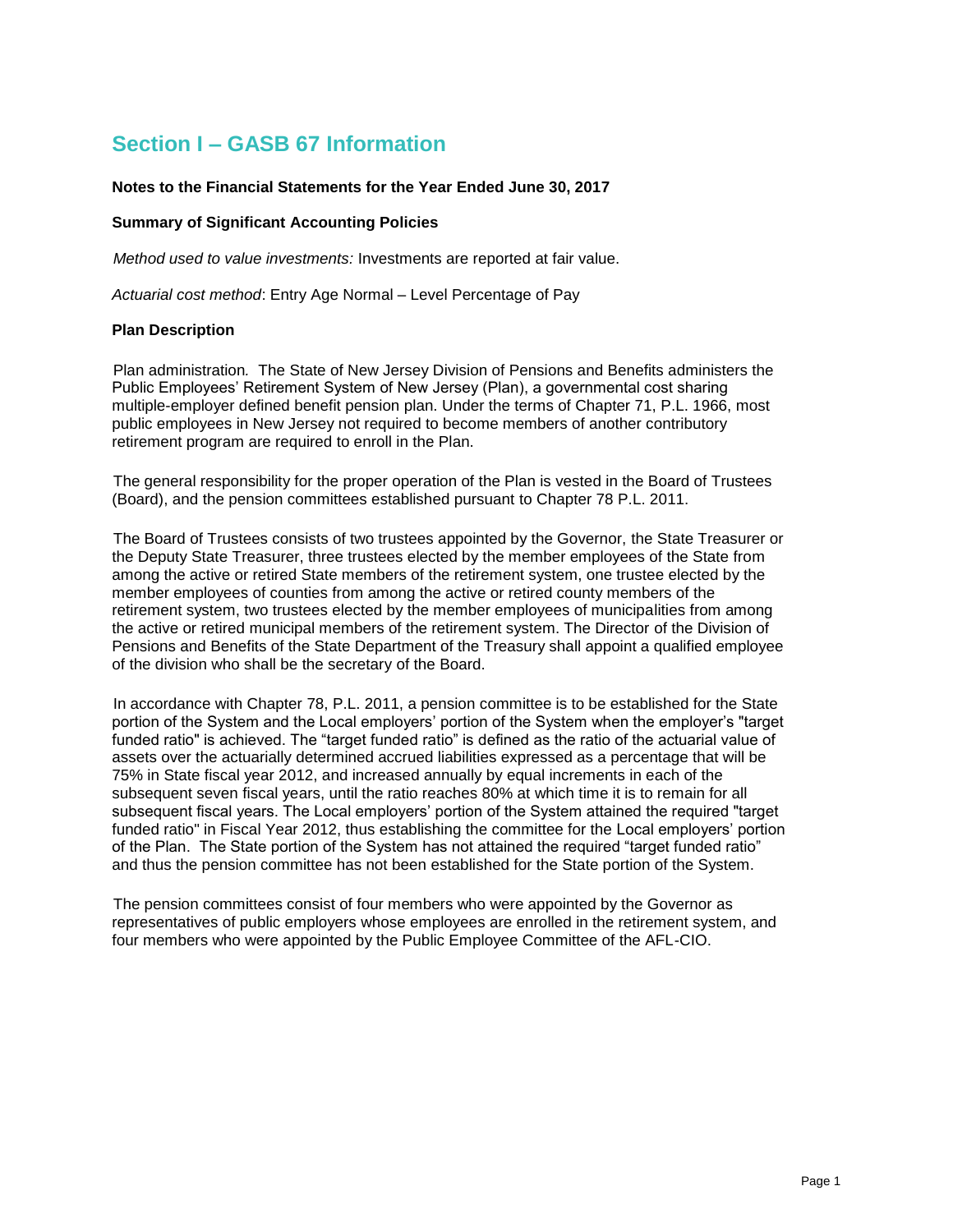Chapter 78, P.L. 2011 grants the authority to amend the benefit terms of the Plan to the pension committees. The pension committees will have the discretionary authority to modify the member contribution rate, formula for calculation of final compensation and the fraction of compensation applied to service credited after the modification, age at which a member may be eligible and the benefits for service and special retirement and benefits provided for disability benefit. The pension committees will have the authority to reactivate the cost of living adjustment and set the duration and extent of the activation. The pension committees must give priority consideration to the reactivation of the cost of living adjustment. No decision of the pension committees shall be implemented if the direct or indirect result of the decision will be that the Plan's funded ratio falls below the target funded ratio in any valuation period during the 30 years following the implementation of the decision.

Plan membership.Pension plan membership consisted of the following:

|                                                                                                                | June 30, 2015  | June 30, 2016 |
|----------------------------------------------------------------------------------------------------------------|----------------|---------------|
| Inactive Plan members or beneficiaries currently<br>receiving<br>Inactive Plan members entitled to but not yet | 166,637        | 170,124       |
| receiving                                                                                                      | 703            | 650           |
| Active Plan members                                                                                            | 259,161        | 254,685       |
|                                                                                                                | <u>426,501</u> | 425,459       |

Benefits provided. Please see Section III of the report for a summary of Plan provisions.

Contributions. The Board establishes contributions based on an actuarially determined contribution recommended by an independent actuary and a contribution for the Non-Contributory Group Insurance Premium Fund (NCGIPF). The actuarially determined contribution is the estimated amount necessary to finance the costs of benefits earned by Plan members during the year, with an additional amount to finance a portion of any unfunded accrued liability. For the year ended June 30, 2017, the State and Local Employers contributed \$1,465,923,782 to the Plan, per the financial statement. This amount excludes employer delayed enrollments and appropriations, additional employer contributions, retroactive employer contributions, and transfer from other Systems. In addition, the administrative loan fee revenue is not included and has been used as an offset to administrative expenses.

#### **Investments**

Rate of return*.* The money-weighted rate of return expresses investment performance, net of investment expense, adjusted for the changing amounts actually invested. A system specific moneyweighted rate of return has not been calculated. The annual money-weighted rate of return on pension plan investments, net of pension plan investment expense, for the co-mingled trust fund is as follows:

| June 30, 2016 | June 30, 2017 |
|---------------|---------------|
| (1.15%)       | 13.01%        |

#### **Receivables**

Short term contributions due as of the end of the reporting period. The statutorily required Local employers' receivable pension contributions due by the end of the reporting period: The Local employers' statutorily required contribution is calculated as of the July 1 preceding the fiscal year in which contributions are made. The fiscal year ended June 30, 2016 Plan Fiduciary Net Position includes the statutorily required contribution of \$846,155,142 which was determined by the July 1, 2015 actuarial valuation and is payable by June 30, 2017 and a contribution of \$42,230,572 for the NCGIPF. The fiscal year ended June 30, 2017 Plan Fiduciary Net Position includes the statutorily required contribution of \$881,237,688 which was determined by the July 1, 2016 actuarial valuation and is payable by June 30, 2018 and a contribution of \$45,147,704 for the NCGIPF.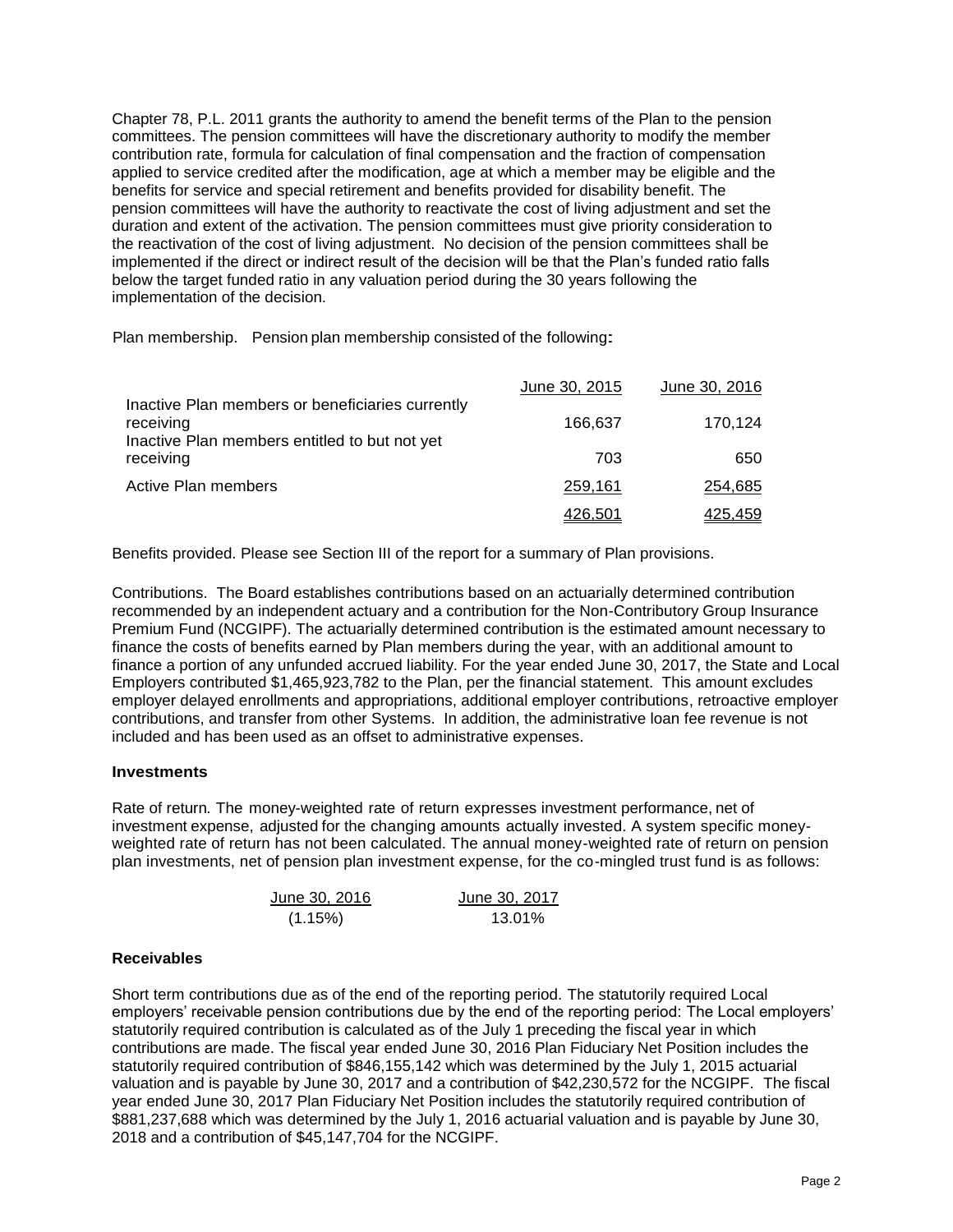Contributions that are payable to the pension plan more than one year after the end of the reporting period. The present value as of the end of the Plan's reporting period of statutorily required contributions to the Plan by certain Local employers who participated in Chapter 19, P.L. 2009 and/or incurred additional liabilities due to adoption of prior early retirement incentive programs. Please see Section III of the report for a summary of Plan provisions.

The Plan Fiduciary Net Pension includes the following Local employers' receivables which are contributions that are payable to the pension plan more than one year after the end of the reporting period:

|                                     | Present Value as of Fiscal Year Ended |               |     |               |  |  |
|-------------------------------------|---------------------------------------|---------------|-----|---------------|--|--|
|                                     |                                       | June 30, 2016 |     | June 30, 2017 |  |  |
| Chapter 19, P.L. 2009               | £.                                    | 43.876.228    | \$. | 39,123,915    |  |  |
| Early Retirement Incentive Programs |                                       | 59.453.835    |     | 52,368,757    |  |  |
| Total                               | S                                     | 103.330.063   | \$. | 91.492.672    |  |  |

#### **Net Pension Liability**

The components of the net pension liability were as follows:

|                                                                               | June 30, 2016       |      | June 30, 2017       |
|-------------------------------------------------------------------------------|---------------------|------|---------------------|
| Total pension liability                                                       | 85,769,888,074      |      | 77,388,263,903      |
| Plan fiduciary net position                                                   | (26, 762, 070, 610) |      | (28, 464, 239, 518) |
| Plan's net pension liability                                                  | 59,007,817,464      | - \$ | 48,924,024,385      |
| Plan fiduciary net position as a<br>percentage of the total pension liability | 31.20%              |      | 36.78%              |

#### **Actuarial assumptions**

The actuarial cost method used to develop the total pension liability is the Entry Age Normal Cost-Level Percent of Pay method, as required by GASB Statements No. 67.

The total pension liability as of June 30, 2017 was determined by rolling forward the Plan's total pension liability as of July 1, 2016 to June 30, 2017 using the following actuarial assumptions, applied to all periods included in the measurement. In addition, an amount of \$854,976 has been added to the liability as of June 30, 2017 equal to the amount in the June 30, 2017 Plan Fiduciary Net Position for transfers from other systems.

The Treasurer has recommended a change in the economic assumptions to be used to determine the actuarially determined contribution from 7.65% per annum to:

- Effective with the July 1, 2017 valuation: 7.50% per annum,
- Effective with the July 1, 2019 valuation: 7.30% per annum,
- Effective with the July 1, 2021 valuation: 7.00% per annum.

All other methods and assumptions used to determine the total pension liability are set forth in Section II and are consistent with the assumptions used for the July 1, 2016 actuarial valuation except as noted.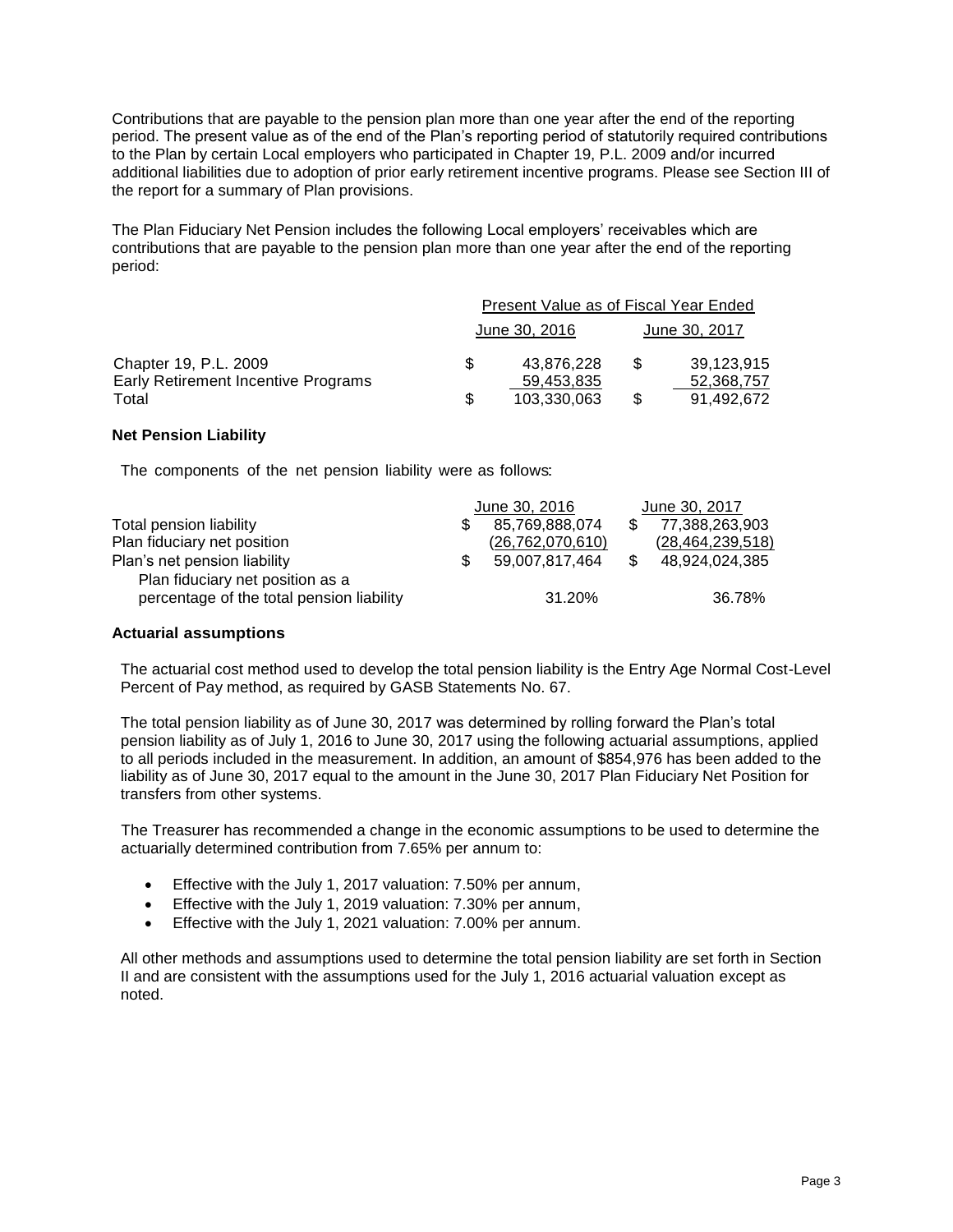#### **Long-Term Expected Rate of Return**

The long-term expected rate of return used for this valuation is 7.00% per annum.

The long-term expected rate of return on pension System investments was determined using a building-block method in which best-estimate ranges of expected future real rates of return (expected returns, net of pension System investment expense and inflation) are developed for each major asset class. These ranges are combined to produce the long-term expected rate of return by weighting the expected future real rates of return by the target asset allocation percentage and by adding expected inflation. Best estimates of arithmetic rates of return for each major asset class included in the System's target asset allocation as of June 30, 2017 are summarized in Appendix A, as provided by the Division of Pension and Benefits.

#### **Discount Rate**

The Tables presented in pages 8 through 11 illustrate the projections and calculations used to determine the discount rate as required by paragraphs 40−45 of this Statement as of June 30, 2017. A similar analysis was performed in determining the discount rate as of June 30, 2016. In determining the discount rate on Tables 1 and 2, the Fiduciary Net Plan Position at the beginning of each year does not reflect receivable contributions as those amounts are not available at the beginning of the year to pay plan benefits. The discount rate is the single rate that reflects (1) the long-term expected rate of return on Plan investments that are expected to be used to finance the payment of benefits, to the extent that the Plan's fiduciary net position is projected to be sufficient to make projected benefit payments and Plan assets are expected to be invested using a strategy to achieve that return, and (2) a yield or index rate for 20-year, tax-exempt general obligation municipal bonds with an average rating of AA/Aa or higher (or equivalent quality on another scale), to the extent that the conditions for use of the long-term expected rate of return are not met.

Discount rate. The discount rate used to measure the total pension liability as of June 30, 2016 was 3.98% and as of June 30, 2017 was 5.00%. As discussed with the Division of Pensions and Benefits, the projection of cash flows used to determine the discount rate as of June 30, 2017 assumed:

- In accordance with Paragraph 40 of GASB Statement No. 67, the projection of the Plan's fiduciary net position is based on a long-term expected rate of return of 7.00% per annum.
- In accordance with paragraph 37 of GASB Statement No. 67, the projection of the Plan's contributions, and projected benefit payments were based on the recommended demographic assumptions of the July 1, 2011 – June 30, 2014 Experience Study, which was approved by the Board of Trustees on October 14, 2015.

The Treasurer has recommended a change in the economic assumptions to be used to determine the actuarially determined contribution from 7.65% per annum to:

- Effective with the July 1, 2017 valuation: 7.50% per annum,
- Effective with the July 1, 2019 valuation: 7.30% per annum,
- Effective with the July 1, 2021 valuation: 7.00% per annum.

Please see Section II of the report for a summary of the demographic and economic assumptions used to determine the actuarially determined contribution.

• It is assumed that the Locals will contribute 100.0% of their actuarially determined contribution and the NCGIPF contribution while the State will contribute 40.00% of the actuarially determined contribution and 100% of its NCGIPF contribution. The 40.00% contribution rate is the actual total State contribution rate paid in fiscal year ending June 30, 2017 with respect to the actuarially determined contribution for the fiscal year ending June 30, 2017 for all State administered retirement systems.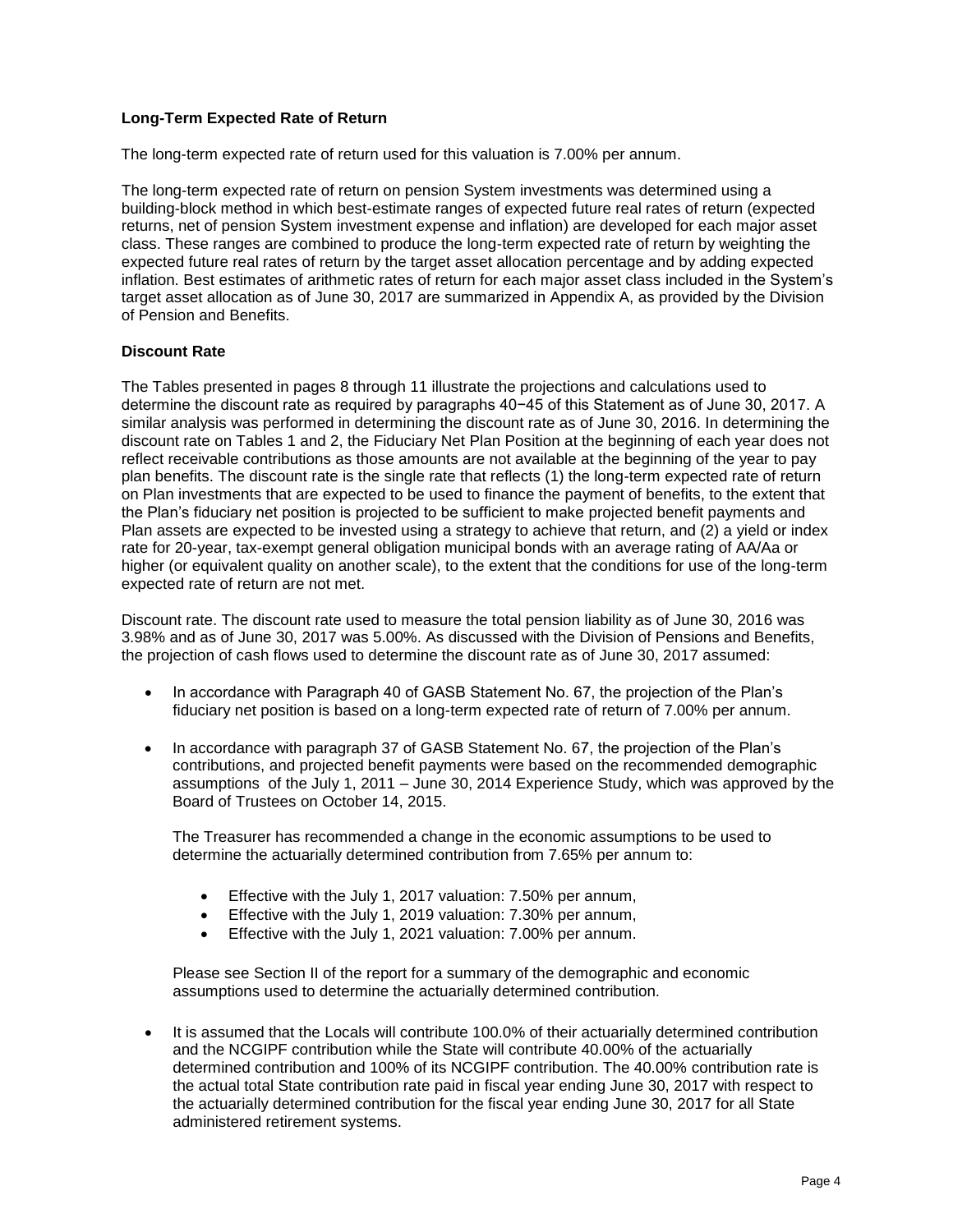- Prior to the July 1, 2017 valuation, it is assumed the State will make pension contributions the June 30th following the valuation date. Effective with the July 1, 2017 valuation, Chapter 83, P.L. 2016 requires the State to make pension contributions on a quarterly basis: at least 25% by September 30, at least 50% by December 31, at least 75% by March 31, and at least 100% by June 30.
- Under Chapter 98, P.L. 2017 Lottery Enterprise Contribution Act, the Public Employees' Retirement System receives 21.02% of the proceeds of the Lottery Enterprise, based upon their members' past or present employment in schools and institutions in the state for a term of 30 years. Revenues from Chapter 98, P.L. 2017 – Lottery Enterprise Contribution Act are assumed to be contributed to the trust on a monthly basis.

Based on these assumptions, the pension Plan's fiduciary net position was projected to be available to make projected future benefit payments of current Plan members until fiscal year 2040. Municipal bond rates of 2.85% as of June 30, 2016 and 3.58% as of June 30, 2017 were used in the development of the blended GASB discount rate after that point. As selected by the State Treasurer, the rates are based on the Bond Buyer Go 20-Bond Municipal Bond Index. Based on the long-term rate of return of 7.65% and the municipal bond rate of 2.85% as of June 30, 2016 and the long-term rate of return of 7.00% and the municipal bond rate of 3.58% as of June 30, 2017, the blended GASB discount rates are 3.98% as of June 30, 2016 and 5.00% as of June 30, 2017. The assumed discount rate has been determined in accordance with the method prescribed by GASB Statement No. 67. We believe this assumption is reasonable for the purposes of the measurements required by the Statement.

The projections of the Fiduciary Net Plan Position are based on contributions to the Plan in accordance with the State and the Local Employers' current funding policy and a 7.00% per annum long-term expected rate of return. Should contributions to the Plan be different from those outlined above, the results shown in Tables 1 and 2 would be different and may result in the Fiduciary Net Plan Position not being sufficient to cover the Plan's benefit payments at some other future date and thus changing the discount rate used to determine the Plan's Total Pension Liability.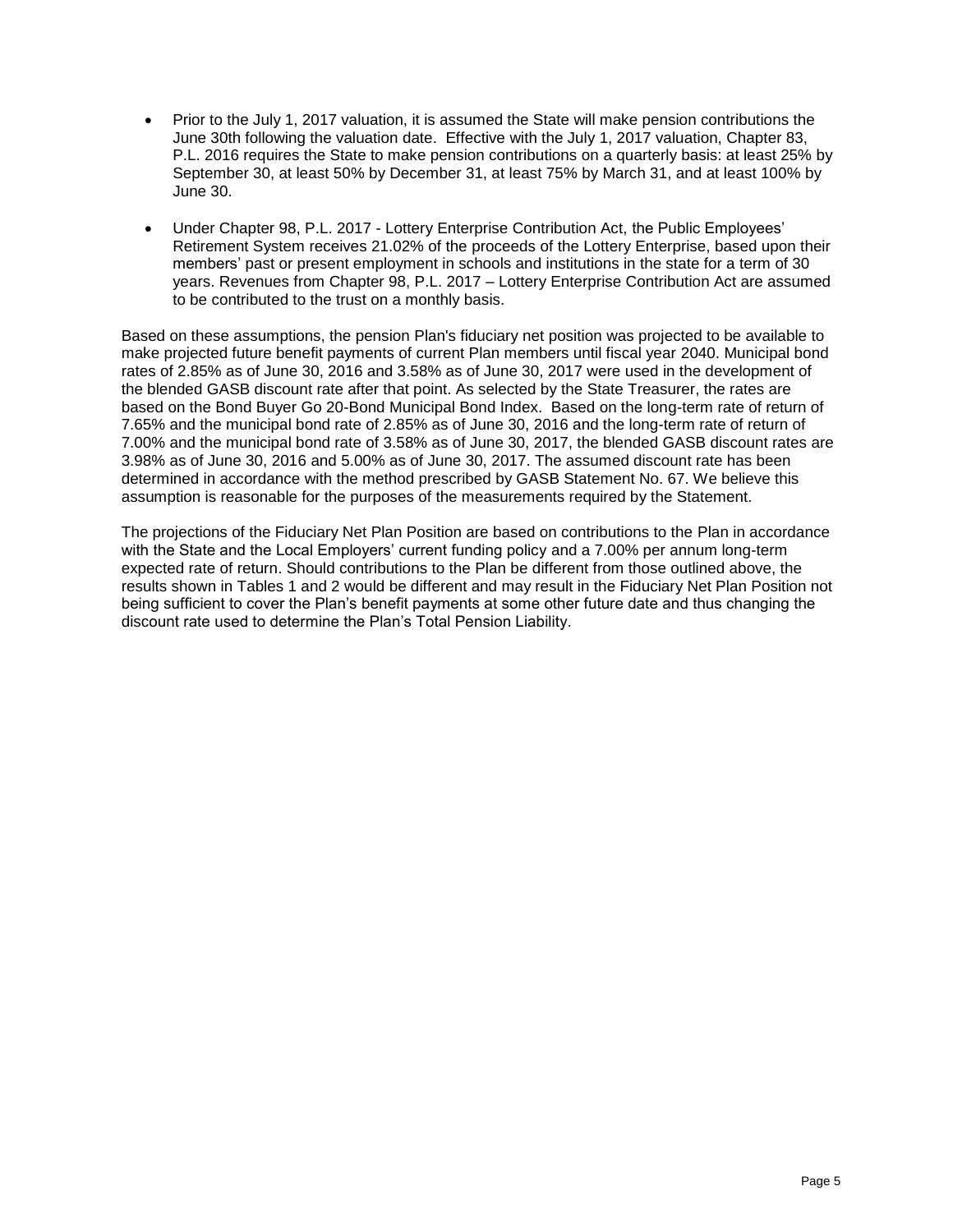#### **Schedules of Required Supplementary Information**

Sensitivity of the net pension liability to changes in the discount rate. The following presents the net pension liability, calculated using the discount rate of 5.00%, as well as what the Plan's net pension liability would be if it were calculated using a discount rate that is 1-percentage-point lower (4.00%) or 1-percentage-point higher (6.00%) than the current rate:

|                       | $1\%$            | <b>Current</b>       |                  |  |
|-----------------------|------------------|----------------------|------------------|--|
|                       | <b>Decrease</b>  | <b>Discount Rate</b> | <b>Increase</b>  |  |
|                       | (4.00%)          | $(5.00\%)$           | $(6.00\%)$       |  |
| Net Pension Liability | \$58,697,018,759 | \$48,924,024,385     | \$40,792,456,582 |  |

#### **Schedule of Changes in the Net Pension Liability and Related Ratios**

|                                                |    |                                | Increase (Decrease)                          |                              |                     |  |
|------------------------------------------------|----|--------------------------------|----------------------------------------------|------------------------------|---------------------|--|
| <b>Changes in Net Pension Liability</b>        |    | <b>Total Pension Liability</b> | <b>Plan Fiduciary Net</b><br><b>Position</b> | <b>Net Pension Liability</b> |                     |  |
|                                                |    | (a)                            | (b)                                          |                              | (a) - (b)           |  |
| Balances as of June 30, 2016                   | \$ | 85,769,888,074                 | \$<br>26,762,070,610                         | \$                           | 59,007,817,464      |  |
| Changes for the year:                          |    |                                |                                              |                              |                     |  |
| Service cost                                   |    | 1,865,398,219                  |                                              |                              | 1,865,398,219       |  |
| Interest on total pension liability            |    | 3,412,789,012                  |                                              |                              | 3,412,789,012       |  |
| Effect of plan changes                         |    |                                |                                              |                              |                     |  |
| Effect of economic/demographic (gains)         |    |                                |                                              |                              |                     |  |
| or losses                                      |    | 306,941,390                    |                                              |                              | 306,941,390         |  |
| Effect of assumptions changes or inputs        |    | (10, 156, 789, 076)            |                                              |                              | (10, 156, 789, 076) |  |
| Benefit payments                               |    | (3,810,818,692)                | (3,810,818,692)                              |                              |                     |  |
| Administrative expenses                        |    |                                | (19,648,715)                                 |                              | 19,648,715          |  |
| Member contributions                           |    |                                | 847,952,137                                  |                              | (847, 952, 137)     |  |
| Net investment income                          |    |                                | 3,202,393,837                                |                              | (3,202,393,837)     |  |
| <b>Employer contributions</b>                  |    |                                | 1,465,931,579                                |                              | (1,465,931,579)     |  |
| Transfers from other system                    |    | 854,976                        | 854,976*                                     |                              |                     |  |
| Employer contribution - Delayed<br>Enrollments |    |                                | 1,030,774                                    |                              | (1,030,774)         |  |
| <b>Employer contribution - Delayed</b>         |    |                                |                                              |                              |                     |  |
| Appropriations                                 |    |                                | 3,224,612                                    |                              | (3,224,612)         |  |
| <b>Employer contribution - Retroactive</b>     |    |                                | 11,230,521                                   |                              | (11, 230, 521)      |  |
| Employer contribution - Additional             |    |                                | 25,676                                       |                              | (25, 676)           |  |
| Other - NCGIPF adjustment                      |    |                                | (7, 797)                                     |                              | 7,797               |  |
| Balances as of June 30, 2017                   | \$ | 77,388,263,903                 | \$<br>28,464,239,518                         | \$                           | 48,924,024,385      |  |

\*Reflects \$910,214 in transfers from other Systems and \$(55,238) adjustment to retroactive employer contributions.

| Plan fiduciary net position as a percentage of the total pension liability                                                               |  |                              |  |  |
|------------------------------------------------------------------------------------------------------------------------------------------|--|------------------------------|--|--|
| Covered-employee payroll as of the July 1, 2016 actuarial valuation<br>Net pension liability as a percentage of covered-employee payroll |  | \$ 11.296.345.312<br>433.10% |  |  |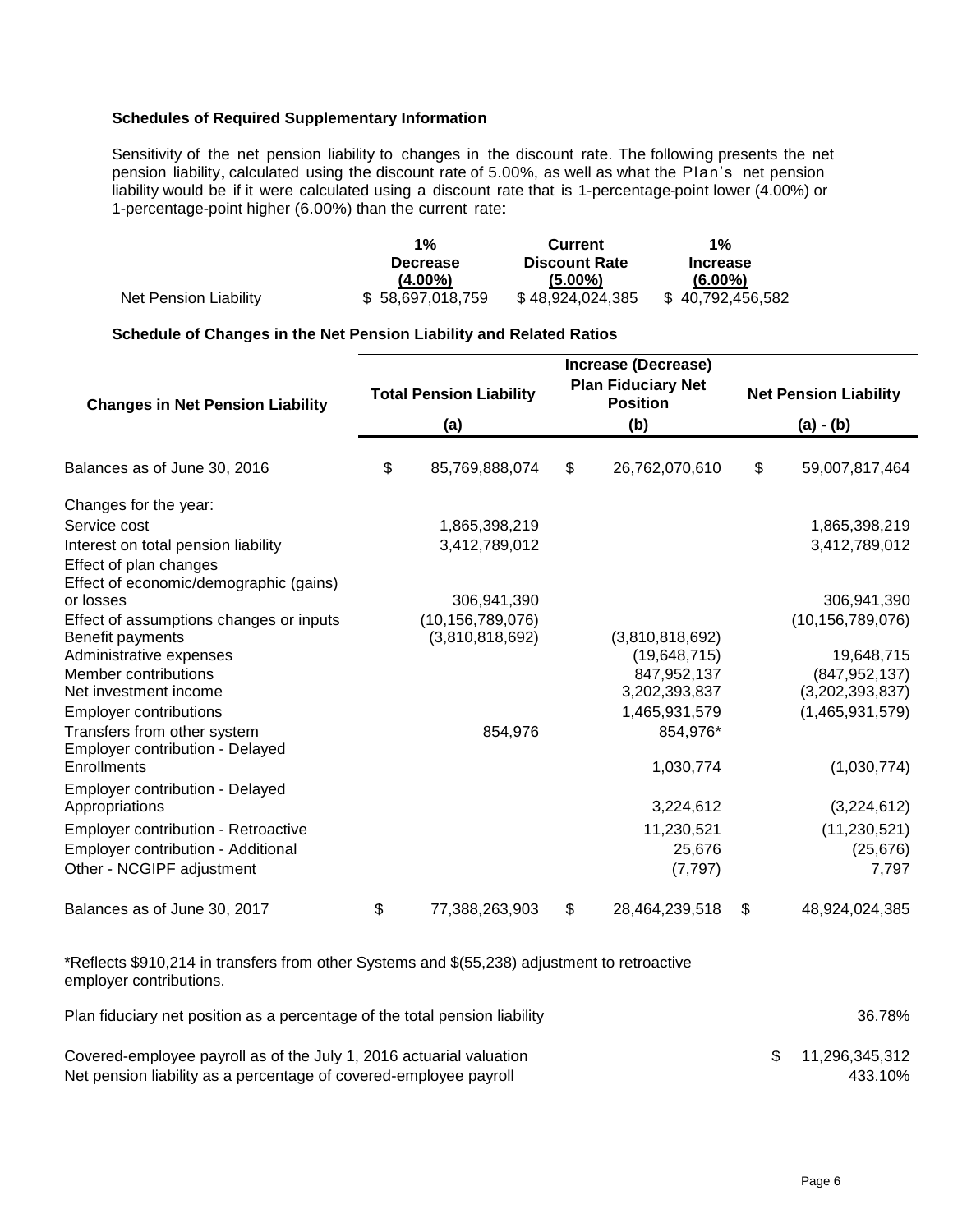#### **Notes to Schedule:**

Benefit changes*.* None.

Changes of assumptions. The discount rate changed from 3.98% as of June 30, 2016 to 5.00% as of June 30, 2017 in accordance with Paragraph 44 of the GASB Statement No. 67. In addition, the June 30, 2017 discount rate was determined based on a long term expected rate of return assumption of 7.00% per annum. Please see Section II of the report for a summary of the assumptions.

Employer Contributions*.* Includes the State's actual contributions of \$507,133,241, Local employers' receivable contributions of \$881,237,700, and contributions to the NCGIPF of \$77,560,650.

#### **Schedule of Contributions**

|                                                                  | 2016             | 2017             |
|------------------------------------------------------------------|------------------|------------------|
| Actuarially determined contribution                              | \$ 2.097.570.117 | \$ 2,207,859,541 |
| Contributions related to the actuarially determined contribution | 1.265.246.226    | 1.448.520.025    |
| Contribution deficiency (excess)                                 | 832.323.891      | 759,339,516      |

1. The amount represents the actual employer contributions made during fiscal year.

#### **Notes to Schedule**

Valuation date: Actuarially determined contributions are calculated as of the July 1preceding the fiscal year in which contributions are made. That is, the contribution calculated as of the July 1, 2016 actuarial valuation will be made during the fiscal year ended June 30, 2018.

The methods and assumptions used to determine the actuarially determined contributions to the Plan are set forth in Section II.

#### **Schedule of Investment Returns**

|                                       | 2016    | 2017   |
|---------------------------------------|---------|--------|
| Annual money-weighted rate of return, |         |        |
| net of investment expenses            | (1.15%) | 13.01% |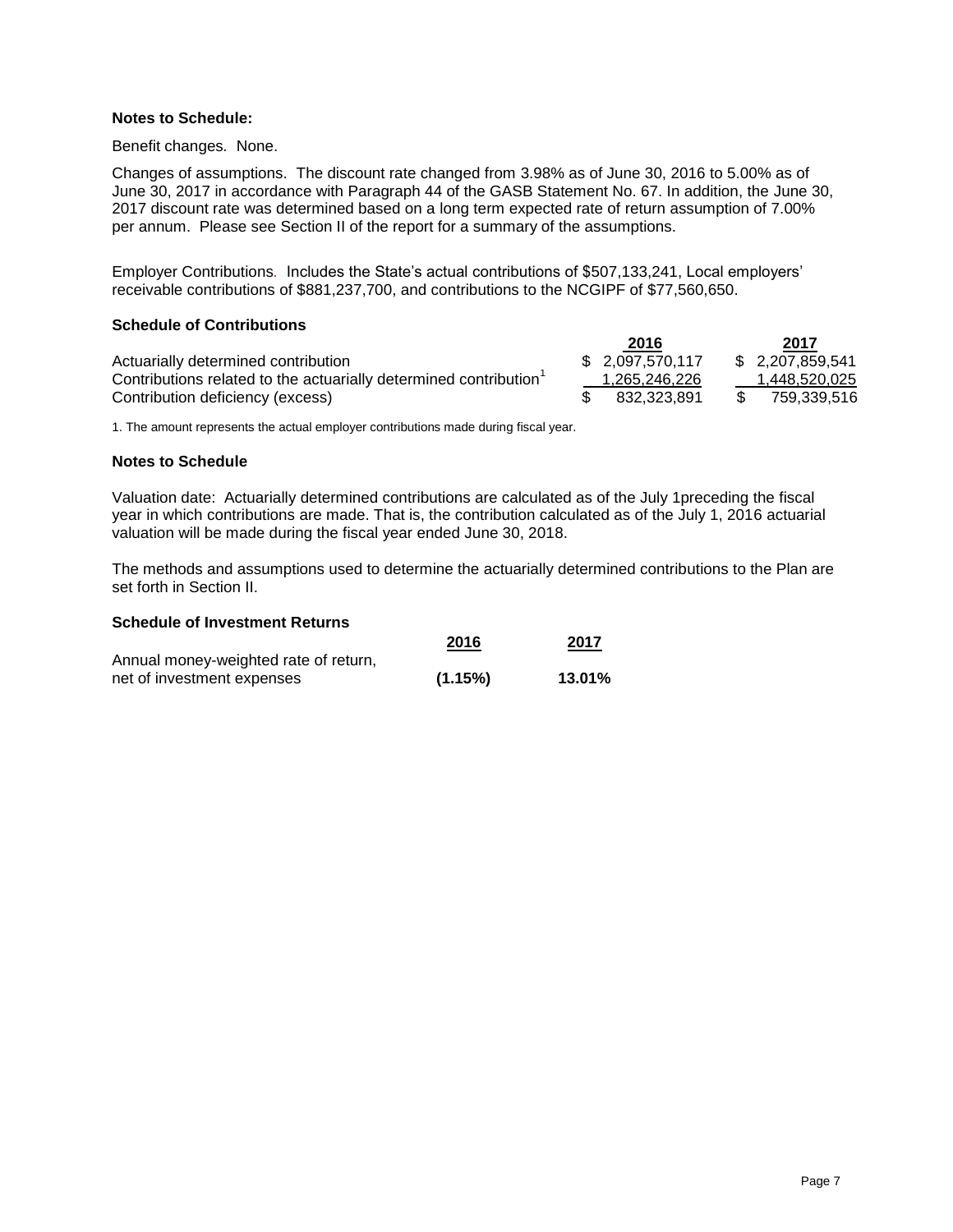#### Table 1

#### Projection of Fiduciary Net Position **(000's omitted)**

|                    | Beginning            |                |                 |               |                 |                 | Projected       | Ending               |
|--------------------|----------------------|----------------|-----------------|---------------|-----------------|-----------------|-----------------|----------------------|
| <b>Fiscal Year</b> | <b>Fiduciary Net</b> | Member         | Employer        | Lottery       | <b>Benefit</b>  | Administrative  | Investment      | <b>Fiduciary Net</b> |
| June 30            | <b>Plan Position</b> | Contributions  | Contributions   | Contributions | Payments        | <b>Expenses</b> | Earnings        | <b>Plan Position</b> |
|                    |                      |                |                 |               |                 |                 |                 |                      |
| 2017               | \$<br>25,750,772     | \$<br>847,952  | \$<br>1,446,874 | \$<br>0       | \$<br>3,810,819 | \$<br>19,649    | \$<br>3,231,232 | \$<br>27,446,362     |
| 2018               | 27,446,362           | 792,525        | 1,295,275       | 210,405       | 4,097,507       | 20,142          | 1,840,271       | 27,467,189           |
| 2019               | 27,467,189           | 766,939        | 1,356,127       | 218,105       | 4,242,915       | 20,746          | 1,837,406       | 27,382,105           |
| 2020               | 27,382,105           | 734,119        | 1,394,652       | 225,245       | 4,384,938       | 21,368          | 1,826,533       | 27,156,348           |
| 2021               | 27,156,348           | 695,947        | 1,504,395       | 228,362       | 4,531,741       | 22,009          | 1,806,719       | 26,838,021           |
| 2022               | 26,838,021           | 663,688        | 1,568,794       | 231,038       | 4,662,827       | 22,646          | 1,780,399       | 26,396,467           |
| 2023               | 26,396,467           | 626,192        | 1,845,887       | 233,729       | 4,797,796       | 23,305          | 1,749,726       | 26,030,900           |
| 2024               | 26,030,900           | 593,765        | 1,896,280       | 236,565       | 4,923,970       | 23,920          | 1,719,950       | 25,529,570           |
| 2025               | 25,529,570           | 557,377        | 1,951,475       | 239,449       | 5,044,098       | 24,508          | 1,680,843       | 24,890,108           |
| 2026               | 24,890,108           | 524,758        | 2,005,833       | 242,366       | 5,157,920       | 25,065          | 1,632,463       | 24,112,543           |
| 2027               | 24,112,543           | 495,024        | 2,062,229       | 245,329       | 5,261,874       | 25,573          | 1,574,947       | 23,202,625           |
| 2028               | 23,202,625           | 466,051        | 2,117,859       | 248,120       | 5,354,501       | 26,027          | 1,508,585       | 22,162,712           |
| 2029               | 22,162,712           | 439,683        | 2,177,184       | 250,046       | 5,433,936       | 26,414          | 1,433,730       | 21,003,005           |
| 2030               | 21,003,005           | 413,115        | 2,239,260       | 252,573       | 5,497,979       | 26,723          | 1,351,113       | 19,734,364           |
| 2031               | 19,734,364           | 386,671        | 2,306,178       | 255,125       | 5,552,210       | 26,983          | 1,261,354       | 18,364,499           |
| 2032               | 18,364,499           | 361,371        | 2,342,407       | 257,702       | 5,593,769       | 27,178          | 1,164,288       | 16,869,320           |
| 2033               | 16,869,320           | 336,375        | 2,382,218       | 260,305       | 5,623,646       | 27,313          | 1,059,012       | 15,256,271           |
| 2034               | 15,256,271           | 310,940        | 2,433,254       | 262,935       | 5,639,660       | 27,376          | 945,939         | 13,542,303           |
| 2035               | 13,542,303           | 289,315        | 2,450,441       | 265,590       | 5,642,832       | 27,373          | 825,780         | 11,703,224           |
| 2036               | 11,703,224           | 265,699        | 2,479,776       | 268,272       | 5,632,878       | 27,305          | 697,522         | 9,754,310            |
| 2037               | 9,754,310            | 245,568        | 2,506,028       | 270,981       | 5,607,959       | 27,160          | 562,148         | 7,703,916            |
| 2038               | 7,703,916            | 223,705        | 2,526,176       | 273,717       | 5,568,436       | 26,944          | 419,919         | 5,552,053            |
| 2039               | 5,552,053            | 205,855        | 2,546,168       | 276,481       | 5,512,933       | 26,649          | 271,290         | 3,312,265            |
| 2040               | 3,312,265            | 187,971        | 2,571,168       | 279,272       | 5,443,843       | 26,290          | 117,073         | 997,616              |
| 2041               | 0                    | 0              | 0               | 0             | 5,362,677       | 25,873          | 0               | 0                    |
| 2042               | 0                    | $\mathbf 0$    | 0               | 0             | 5,263,251       | 25,369          | 0               | $\mathbf 0$          |
| 2043               | 0                    | 0              | 0               | 0             | 5,151,843       | 24,805          | 0               | $\mathbf 0$          |
| 2044               | 0                    | $\overline{0}$ | $\overline{0}$  | $\mathbf 0$   | 5,032,756       | 24,204          | 0               | $\mathbf 0$          |
| 2045               | 0                    | 0              | 0               | 0             | 4,909,770       | 23,584          | 0               | $\mathbf 0$          |
| 2046               | 0                    | 0              | 0               | $\mathbf 0$   | 4,786,940       | 22,965          | 0               | $\mathbf 0$          |
| 2047               | 0                    | 0              | 0               | 0             | 4,665,753       | 22,356          | 0               | $\mathbf 0$          |
| 2048               | 0                    | 0              | 0               | 0             | 4,541,957       | 21,736          | 0               | $\mathbf 0$          |
| 2049               | 0                    | 0              | 0               | 0             | 4,411,966       | 21,087          | 0               | $\mathbf 0$          |
| 2050               | 0                    | 0              | 0               | 0             | 4,275,475       | 20,410          | 0               | $\mathbf 0$          |
| 2051               | 0                    | 0              | 0               | 0             | 4,133,448       | 19,709          | 0               | $\mathbf 0$          |
| 2052               | 0                    | 0              | 0               | 0             | 3,984,941       | 18,981          | 0               | $\mathbf 0$          |
| 2053               | 0                    | 0              | 0               | 0             | 3,832,206       | 18,235          | 0               | $\mathbf 0$          |
| 2054               | 0                    | 0              | 0               | 0             | 3,673,953       | 17,464          | 0               | $\mathbf 0$          |
| 2055               | 0                    | $\overline{0}$ | 0               | 0             | 3,511,089       | 16,674          | 0               | $\mathbf 0$          |
| 2056               | 0                    | 0              | 0               | 0             | 3,346,281       | 15,876          | 0               | $\mathbf 0$          |
| 2057               | 0                    | 0              | 0               | $\mathbf 0$   | 3,178,322       | 15,068          | 0               | $\mathbf 0$          |
| 2058               | 0                    | 0              | 0               | 0             | 3,009,626       | 14,256          | 0               | $\mathbf 0$          |
| 2059               | 0                    | 0              | 0               | 0             | 2,840,917       | 13,446          | 0               | $\mathbf 0$          |
| 2060               | 0                    | 0              | 0               | 0             | 2,673,651       | 12,644          | 0               | $\mathbf 0$          |
| 2061               | 0                    | $\overline{0}$ | 0               | $\mathbf 0$   | 2,509,209       | 11,857          | 0               | $\mathbf 0$          |
| 2062               | 0                    | 0              | 0               | 0             | 2,348,231       | 11,088          | 0               | $\mathbf 0$          |
| 2063               | 0                    | $\mathbf 0$    | $\overline{0}$  | 0             | 2,191,409       | 10,340          | 0               | $\mathbf 0$          |
| 2064               | 0                    | 0              | 0               | 0             | 2,039,251       | 9,614           | 0               | 0                    |
| 2065               | 0                    | $\Omega$       | 0               | 0             | 1,892,279       | 8,914           | 0               | $\mathbf 0$          |
| 2066               | $\Omega$             | $\Omega$       | $\Omega$        | $\mathbf 0$   | 1,751,722       | 8,246           | $\Omega$        | $\mathbf 0$          |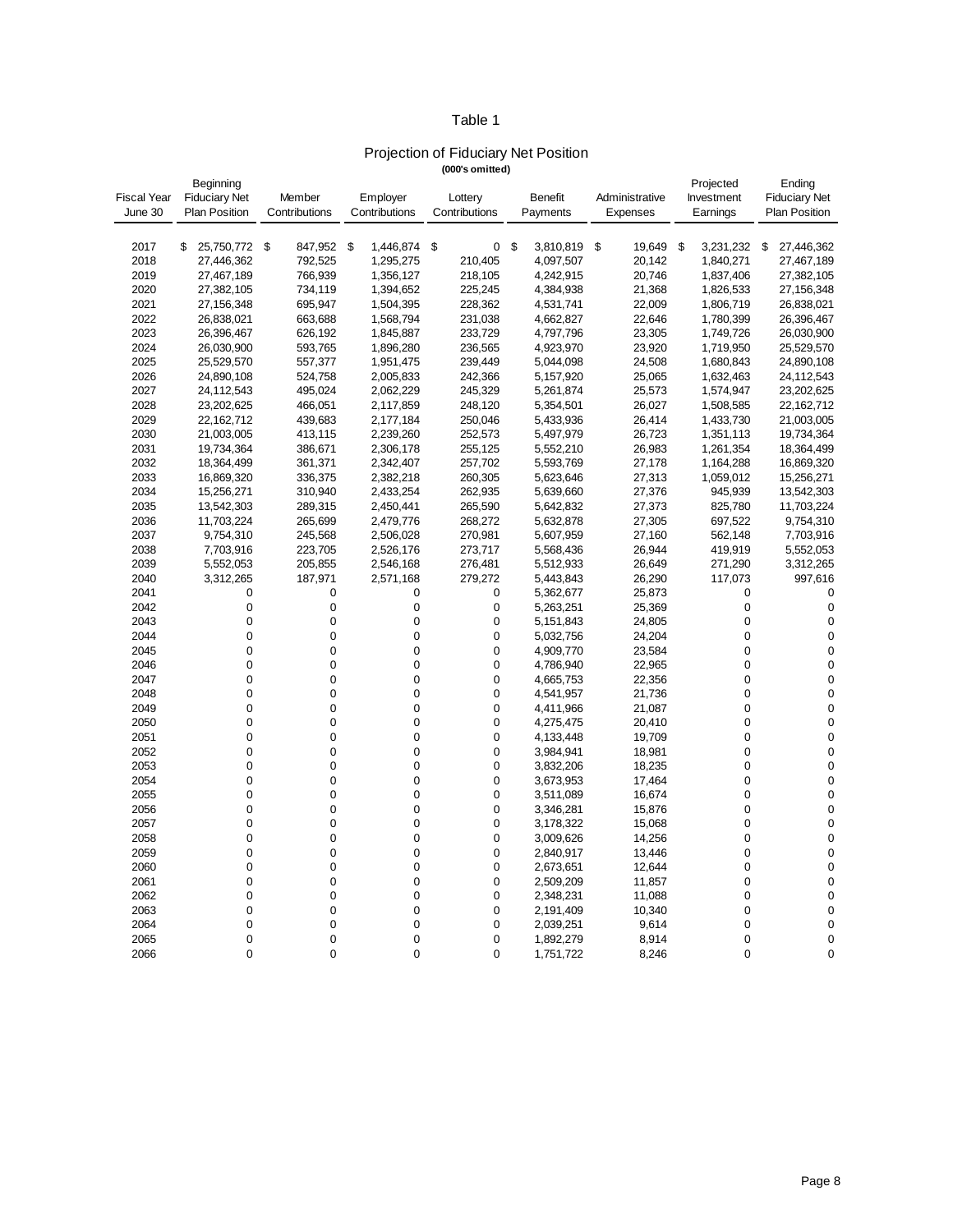|                    |                      |                            |               | (000's omitted)            |                      |                        |                |                      |                          |
|--------------------|----------------------|----------------------------|---------------|----------------------------|----------------------|------------------------|----------------|----------------------|--------------------------|
|                    | Beginning            |                            |               |                            |                      |                        |                | Projected            | Ending                   |
| <b>Fiscal Year</b> | <b>Fiduciary Net</b> | Member                     | Employer      | Lottery                    |                      | <b>Benefit</b>         | Administrative | Investment           | <b>Fiduciary Net</b>     |
| June 30            | <b>Plan Position</b> | Contributions              | Contributions | Contributions              | Payments<br>Expenses |                        | Earnings       | <b>Plan Position</b> |                          |
|                    |                      |                            |               |                            |                      |                        |                |                      |                          |
| 2067               | \$<br>$\pmb{0}$      | \$<br>$\pmb{0}$            | \$<br>0       | \$<br>$\pmb{0}$            | \$                   | 1,617,463              | 7,608<br>\$    | \$<br>0              | \$<br>$\pmb{0}$          |
| 2068               | 0                    | $\mathbf 0$                | 0             | $\mathbf 0$                |                      | 1,489,464              | 7,001          | 0                    | $\pmb{0}$                |
|                    |                      |                            |               |                            |                      |                        |                |                      | $\pmb{0}$                |
| 2069<br>2070       | $\mathbf 0$<br>0     | $\mathbf 0$<br>$\mathbf 0$ | 0<br>0        | 0<br>$\mathbf 0$           |                      | 1,367,778              | 6,425<br>5,880 | 0<br>0               |                          |
|                    |                      |                            |               |                            |                      | 1,252,320              |                |                      | $\pmb{0}$                |
| 2071<br>2072       | 0<br>0               | $\pmb{0}$<br>$\mathbf 0$   | 0<br>0        | $\pmb{0}$<br>$\mathbf 0$   |                      | 1,142,909<br>1,039,402 | 5,364<br>4,877 | 0<br>0               | $\mathbf 0$<br>$\pmb{0}$ |
|                    | 0                    | $\mathbf 0$                | 0             |                            |                      |                        |                | 0                    | $\pmb{0}$                |
| 2073               |                      |                            |               | $\pmb{0}$                  |                      | 941,671                | 4,418          |                      |                          |
| 2074<br>2075       | 0<br>$\mathbf 0$     | $\mathbf 0$<br>$\mathbf 0$ | 0<br>0        | $\mathbf 0$<br>$\mathbf 0$ |                      | 849,612                | 3,986          | 0<br>0               | $\pmb{0}$<br>$\pmb{0}$   |
|                    |                      |                            |               |                            |                      | 763,143                | 3,580          |                      |                          |
| 2076               | 0                    | $\mathbf 0$                | 0             | $\mathbf 0$                |                      | 682,203                | 3,201          | 0                    | $\pmb{0}$                |
| 2077               | 0                    | $\pmb{0}$                  | 0             | $\pmb{0}$                  |                      | 606,751                | 2,848          | 0                    | $\pmb{0}$                |
| 2078               | 0                    | $\mathbf 0$                | 0             | $\mathbf 0$                |                      | 536,738                | 2,521          | 0                    | $\pmb{0}$                |
| 2079               | 0                    | $\mathbf 0$                | 0             | $\pmb{0}$                  |                      | 472,104                | 2,218          | 0                    | $\pmb{0}$                |
| 2080               | 0                    | $\mathbf 0$                | 0             | 0                          |                      | 412,767                | 1,941          | 0                    | $\mathbf 0$              |
| 2081               | 0                    | $\mathbf 0$                | 0             | $\mathbf 0$                |                      | 358,623                | 1,687          | $\mathbf 0$          | $\pmb{0}$                |
| 2082               | 0                    | $\mathbf 0$                | 0             | $\mathbf 0$                |                      | 309,534                | 1,458          | 0                    | $\pmb{0}$                |
| 2083               | 0                    | $\mathbf 0$                | 0             | $\mathbf 0$                |                      | 265,328                | 1,251          | 0                    | $\mathbf 0$              |
| 2084               | 0                    | $\mathbf 0$                | 0             | $\mathbf 0$                |                      | 225,802                | 1,065          | 0                    | $\mathbf 0$              |
| 2085               | 0                    | $\mathbf 0$                | 0             | $\pmb{0}$                  |                      | 190,721                | 901            | 0                    | $\pmb{0}$                |
| 2086               | 0                    | $\mathbf 0$                | 0             | 0                          |                      | 159,825                | 756            | $\mathbf 0$          | $\pmb{0}$                |
| 2087               | $\mathbf 0$          | $\mathbf 0$                | 0             | $\mathbf 0$                |                      | 132,835                | 629            | 0                    | $\mathbf 0$              |
| 2088               | 0                    | $\mathbf 0$                | 0             | 0                          |                      | 109,456                | 519            | 0                    | $\pmb{0}$                |
| 2089               | $\overline{0}$       | $\mathbf 0$                | 0             | 0                          |                      | 89,386                 | 424            | $\mathbf 0$          | $\pmb{0}$                |
| 2090               | 0                    | $\mathbf 0$                | 0             | $\mathbf 0$                |                      | 72,318                 | 344            | 0                    | $\mathbf 0$              |
| 2091               | 0                    | $\mathbf 0$                | 0             | $\pmb{0}$                  |                      | 57,944                 | 276            | 0                    | $\mathbf 0$              |
| 2092               | 0                    | $\mathbf 0$                | 0             | 0                          |                      | 45,962                 | 219            | $\mathbf 0$          | $\mathbf 0$              |
| 2093               | 0                    | $\mathbf 0$                | 0             | $\mathbf 0$                |                      | 36,079                 | 172            | 0                    | $\mathbf 0$              |
| 2094               | 0                    | $\mathbf 0$                | 0             | 0                          |                      | 28,012                 | 134            | 0                    | 0                        |
| 2095               | $\overline{0}$       | $\mathbf 0$                | 0             | $\mathbf 0$                |                      | 21,499                 | 103            | 0                    | $\mathbf 0$              |
| 2096               | 0                    | $\mathbf 0$                | 0             | $\mathbf 0$                |                      | 16,301                 | 78             | 0                    | $\pmb{0}$                |
| 2097               | 0                    | $\mathbf 0$                | 0             | $\pmb{0}$                  |                      | 12,201                 | 59             | 0                    | $\mathbf 0$              |
| 2098               | 0                    | $\mathbf 0$                | 0             | $\mathbf 0$                |                      | 9,008                  | 43             | 0                    | $\pmb{0}$                |
| 2099               | $\overline{0}$       | $\mathbf 0$                | 0             | $\mathbf 0$                |                      | 6,555                  | 32             | 0                    | $\mathbf 0$              |
| 2100               | 0                    | $\pmb{0}$                  | 0             | 0                          |                      | 4,698                  | 23             | 0                    | $\pmb{0}$                |
| 2101               | 0                    | $\mathbf 0$                | 0             | $\mathbf 0$                |                      | 3,315                  | 16             | $\mathbf 0$          | $\pmb{0}$                |
| 2102               | 0                    | $\mathbf 0$                | 0             | $\mathbf 0$                |                      | 2,301                  | 11             | 0                    | $\pmb{0}$                |
| 2103               | $\mathbf 0$          | $\mathbf 0$                | 0             | $\mathbf 0$                |                      | 1,571                  | 8              | $\mathbf 0$          | $\mathbf 0$              |
| 2104               | 0                    | $\mathbf 0$                | 0             | $\mathbf 0$                |                      | 1,055                  | 5              | 0                    | $\pmb{0}$                |
| 2105               | 0                    | $\mathbf 0$                | 0             | $\mathbf 0$                |                      | 698                    | 3              | 0                    | $\mathbf 0$              |
| 2106               | 0                    | $\mathbf 0$                | 0             | 0                          |                      | 456                    | $\overline{2}$ | 0                    | $\mathbf 0$              |
| 2107               | $\overline{0}$       | $\mathbf 0$                | 0             | $\mathbf 0$                |                      | 294                    | $\mathbf{1}$   | $\mathbf 0$          | $\pmb{0}$                |
| 2108               | 0                    | $\pmb{0}$                  | 0             | 0                          |                      | 188                    | 1              | 0                    | $\pmb{0}$                |
| 2109               | $\overline{0}$       | $\mathbf 0$                | 0             | $\mathbf 0$                |                      | 120                    | $\mathbf{1}$   | $\mathbf 0$          | $\pmb{0}$                |
| 2110               | 0                    | $\mathbf 0$                | 0             | $\mathbf 0$                |                      | 76                     | $\mathbf 0$    | 0                    | $\pmb{0}$                |
| 2111               | 0                    | $\mathbf 0$                | 0             | $\mathbf 0$                |                      | 49                     | $\mathbf 0$    | 0                    | $\pmb{0}$                |
| 2112               | 0                    | $\mathbf 0$                | 0             | 0                          |                      | 31                     | $\mathbf 0$    | $\mathbf 0$          | $\pmb{0}$                |
| 2113               | 0                    | $\mathbf 0$                | 0             | $\mathbf 0$                |                      | 21                     | $\mathbf 0$    | 0                    | $\pmb{0}$                |
| 2114               | 0                    | $\mathbf 0$                | 0             | $\pmb{0}$                  |                      | 3                      | $\mathbf 0$    | 0                    | $\mathbf 0$              |
| 2115               | $\Omega$             | $\Omega$                   | $\Omega$      | $\Omega$                   |                      | 1                      | $\Omega$       | $\mathbf 0$          | $\mathbf 0$              |

2116 0 0 0 0 0 0 0 0

#### Table 1 (continued) Projection of Fiduciary Net Position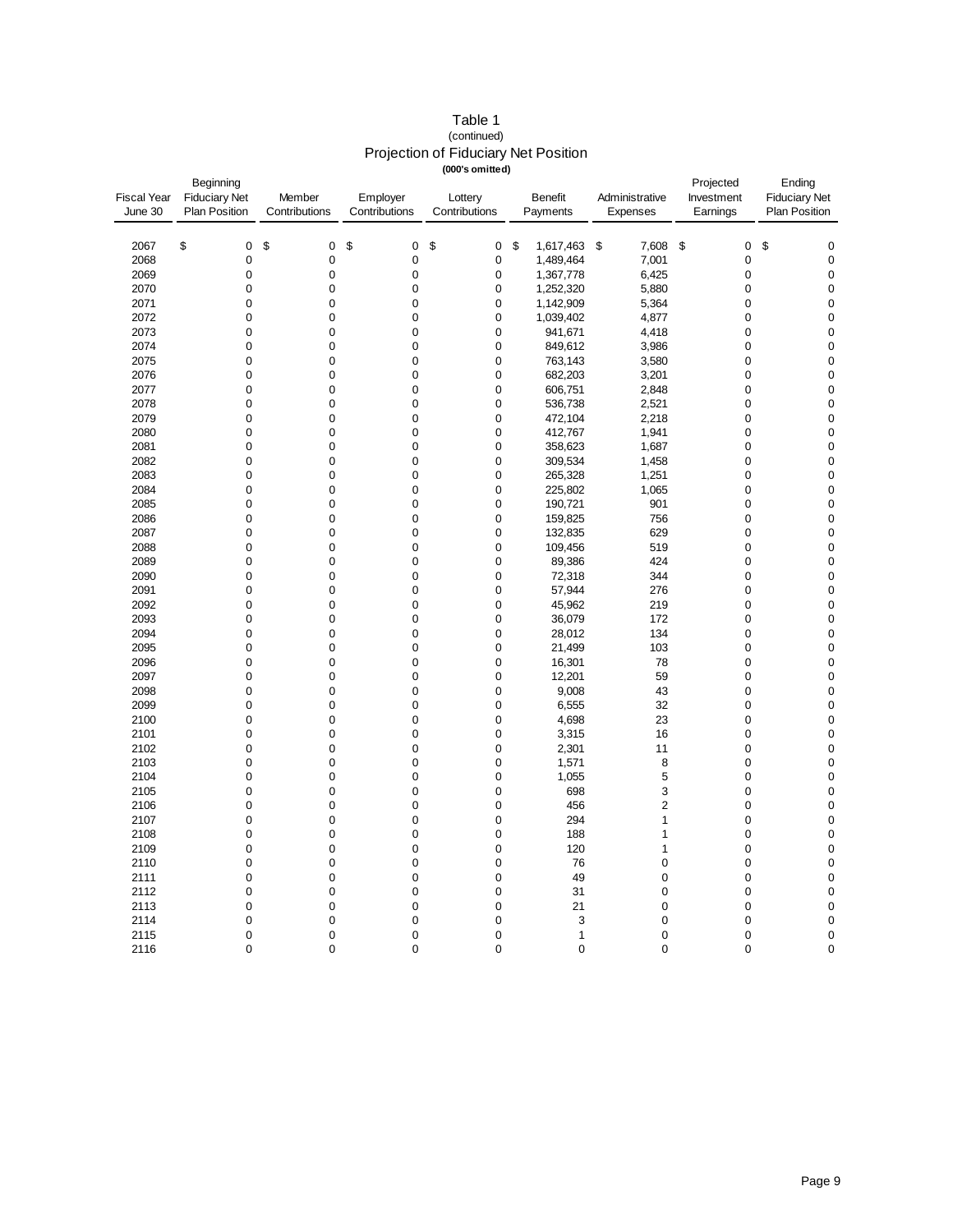#### Table 2

#### Actuarial Present Values of Projected Benefit Payments **(000's omitted)**

|                    |                      |                | <b>Benefit Payments</b> |                       |    | <b>Present Value of Benefit Payments</b> |    |                       |     |            |    |                      |
|--------------------|----------------------|----------------|-------------------------|-----------------------|----|------------------------------------------|----|-----------------------|-----|------------|----|----------------------|
| <b>Fiscal Year</b> | Beginning            |                |                         |                       |    |                                          |    |                       |     | Unfunded   |    | <b>Using Single</b>  |
| Ending             | <b>Fiduciary Net</b> | <b>Benefit</b> |                         |                       |    | Unfunded                                 |    | <b>Funded Portion</b> |     | Portion at |    | <b>Discount Rate</b> |
| June 30            | <b>Plan Position</b> | Payments       |                         | <b>Funded Portion</b> |    | Portion                                  |    | at 7.00%              |     | 3.58%      |    | of 5.00%             |
|                    |                      |                |                         |                       |    |                                          |    |                       |     |            |    |                      |
|                    |                      |                |                         |                       |    |                                          |    |                       |     |            |    |                      |
| 2017               | \$<br>25,750,772 \$  | 3,810,819      | \$                      | 3,810,819             | \$ | 0                                        | \$ | 3,684,057             | -\$ | 0          | \$ | 3,718,911            |
| 2018               | 27,446,362           | 4,097,507      |                         | 4,097,507             |    | 0                                        |    | 3,702,065             |     | 0          |    | 3,808,135            |
| 2019               | 27,467,189           | 4,242,915      |                         | 4,242,915             |    | 0                                        |    | 3,582,654             |     | 0          |    | 3,755,364            |
| 2020               | 27,382,105           | 4,384,938      |                         | 4,384,938             |    | 0                                        |    | 3,460,352             |     | 0          |    | 3,696,122            |
| 2021               | 27,156,348           | 4,531,741      |                         | 4,531,741             |    | 0                                        |    | 3,342,243             |     | 0          |    | 3,637,835            |
| 2022               | 26,838,021           | 4,662,827      |                         | 4,662,827             |    | 0                                        |    | 3,213,945             |     | 0          |    | 3,564,694            |
| 2023               | 26,396,467           | 4,797,796      |                         | 4,797,796             |    | 0                                        |    | 3,090,631             |     | 0          |    | 3,493,090            |
| 2024               | 26,030,900           | 4,923,970      |                         | 4,923,970             |    | 0                                        |    | 2,964,402             |     | 0          |    | 3,414,118            |
| 2025               | 25,529,570           | 5,044,098      |                         | 5,044,098             |    | 0                                        |    | 2,838,059             |     | 0          |    | 3,330,748            |
| 2026               | 24,890,108           | 5,157,920      |                         | 5,157,920             |    | $\pmb{0}$                                |    | 2,712,243             |     | 0          |    | 3,243,605            |
| 2027               | 24,112,543           | 5,261,874      |                         | 5,261,874             |    | 0                                        |    | 2,585,894             |     | 0          |    | 3,151,294            |
| 2028               | 23,202,625           | 5,354,501      |                         | 5,354,501             |    | 0                                        |    | 2,459,266             |     | 0          |    | 3,053,954            |
| 2029               | 22,162,712           | 5,433,936      |                         | 5,433,936             |    | 0                                        |    | 2,332,477             |     | 0          |    | 2,951,570            |
| 2030               | 21,003,005           | 5,497,979      |                         | 5,497,979             |    | $\pmb{0}$                                |    | 2,205,576             |     | 0          |    | 2,844,047            |
| 2031               | 19,734,364           | 5,552,210      |                         | 5,552,210             |    | 0                                        |    | 2,081,618             |     | 0          |    | 2,735,235            |
| 2032               | 18,364,499           | 5,593,769      |                         | 5,593,769             |    | 0                                        |    | 1,959,999             |     | 0          |    | 2,624,390            |
| 2033               | 16,869,320           | 5,623,646      |                         | 5,623,646             |    | 0                                        |    | 1,841,559             |     | 0          |    | 2,512,679            |
| 2034               | 15,256,271           | 5,639,660      |                         | 5,639,660             |    | $\pmb{0}$                                |    | 1,725,984             |     | 0          |    | 2,399,755            |
| 2035               | 13,542,303           | 5,642,832      |                         | 5,642,832             |    | 0                                        |    | 1,613,976             |     | 0          |    | 2,286,684            |
| 2036               | 11,703,224           | 5,632,878      |                         | 5,632,878             |    | 0                                        |    | 1,505,728             |     | 0          |    | 2,173,875            |
| 2037               | 9,754,310            | 5,607,959      |                         | 5,607,959             |    | 0                                        |    | 1,400,998             |     | 0          |    | 2,061,124            |
| 2038               | 7,703,916            | 5,568,436      |                         | 5,568,436             |    | $\pmb{0}$                                |    | 1,300,116             |     | 0          |    | 1,949,071            |
| 2039               | 5,552,053            | 5,512,933      |                         | 5,512,933             |    | 0                                        |    | 1,202,950             |     | 0          |    | 1,837,690            |
| 2040               | 3,312,265            | 5,443,843      |                         | 3,312,266             |    | 2,131,577                                |    | 675,471               |     | 932,647    |    | 1,728,185            |
| 2041               | 0                    | 5,362,677      |                         | 0                     |    | 5,362,677                                |    | 0                     |     | 2,265,280  |    | 1,621,292            |
| 2042               | 0                    | 5,263,251      |                         | 0                     |    | 5,263,251                                |    | 0                     |     | 2,146,438  |    | 1,515,405            |
| 2043               | 0                    | 5,151,843      |                         | 0                     |    | 5,151,843                                |    | 0                     |     | 2,028,388  |    | 1,412,643            |
| 2044               | 0                    | 5,032,756      |                         | 0                     |    | 5,032,756                                |    | 0                     |     | 1,913,015  |    | 1,314,228            |
| 2045               | $\mathbf 0$          | 4,909,770      |                         | 0                     |    | 4,909,770                                |    | 0                     |     | 1,801,763  |    | 1,221,015            |
| 2046               | 0                    | 4,786,940      |                         | 0                     |    | 4,786,940                                |    | 0                     |     | 1,695,972  |    | 1,133,739            |
| 2047               | 0                    | 4,665,753      |                         | 0                     |    | 4,665,753                                |    | 0                     |     | 1,595,903  |    | 1,052,378            |
| 2048               | 0                    | 4,541,957      |                         | 0                     |    | 4,541,957                                |    | 0                     |     | 1,499,864  |    | 975,637              |
| 2049               | 0                    | 4,411,966      |                         | 0                     |    | 4,411,966                                |    | 0                     |     | 1,406,582  |    | 902,553              |
| 2050               | 0                    | 4,275,475      |                         | 0                     |    | 4,275,475                                |    | 0                     |     | 1,315,956  |    | 832,952              |
| 2051               | 0                    | 4,133,448      |                         | 0                     |    | 4,133,448                                |    | 0                     |     | 1,228,270  |    | 766,908              |
| 2052               | 0                    | 3,984,941      |                         | 0                     |    |                                          |    | 0                     |     |            |    | 704,121              |
| 2053               | 0                    | 3,832,206      |                         | 0                     |    | 3,984,941<br>3,832,206                   |    | 0                     |     | 1,143,213  |    | 644,866              |
|                    |                      |                |                         |                       |    |                                          |    |                       |     | 1,061,398  |    |                      |
| 2054               | 0                    | 3,673,953      |                         | 0                     |    | 3,673,953                                |    | 0                     |     | 982,397    |    | 588,775              |
| 2055               | 0                    | 3,511,089      |                         | 0                     |    | 3,511,089                                |    | 0                     |     | 906,399    |    | 535,862              |
| 2056               | 0                    | 3,346,281      |                         | 0                     |    | 3,346,281                                |    | 0                     |     | 833,996    |    | 486,372              |
| 2057               | 0                    | 3,178,322      |                         | 0                     |    | 3,178,322                                |    | 0                     |     | 764,757    |    | 439,946              |
| 2058               | 0                    | 3,009,626      |                         | 0                     |    | 3,009,626                                |    | 0                     |     | 699,137    |    | 396,742              |
| 2059               | 0                    | 2,840,917      |                         | 0                     |    | 2,840,917                                |    | 0                     |     | 637,136    |    | 356,656              |
| 2060               | 0                    | 2,673,651      |                         | 0                     |    | 2,673,651                                |    | 0                     |     | 578,899    |    | 319,662              |
| 2061               | 0                    | 2,509,209      |                         | 0                     |    | 2,509,209                                |    | 0                     |     | 524,516    |    | 285,705              |
| 2062               | 0                    | 2,348,231      |                         | 0                     |    | 2,348,231                                |    | 0                     |     | 473,900    |    | 254,635              |
| 2063               | 0                    | 2,191,409      |                         | 0                     |    | 2,191,409                                |    | 0                     |     | 426,966    |    | 226,305              |
| 2064               | 0                    | 2,039,251      |                         | 0                     |    | 2,039,251                                |    | 0                     |     | 383,588    |    | 200,557              |
| 2065               | 0                    | 1,892,279      |                         | 0                     |    | 1,892,279                                |    | 0                     |     | 343,640    |    | 177,234              |
| 2066               | 0                    | 1,751,722      |                         | 0                     |    | 1,751,722                                |    | 0                     |     | 307,120    |    | 156,251              |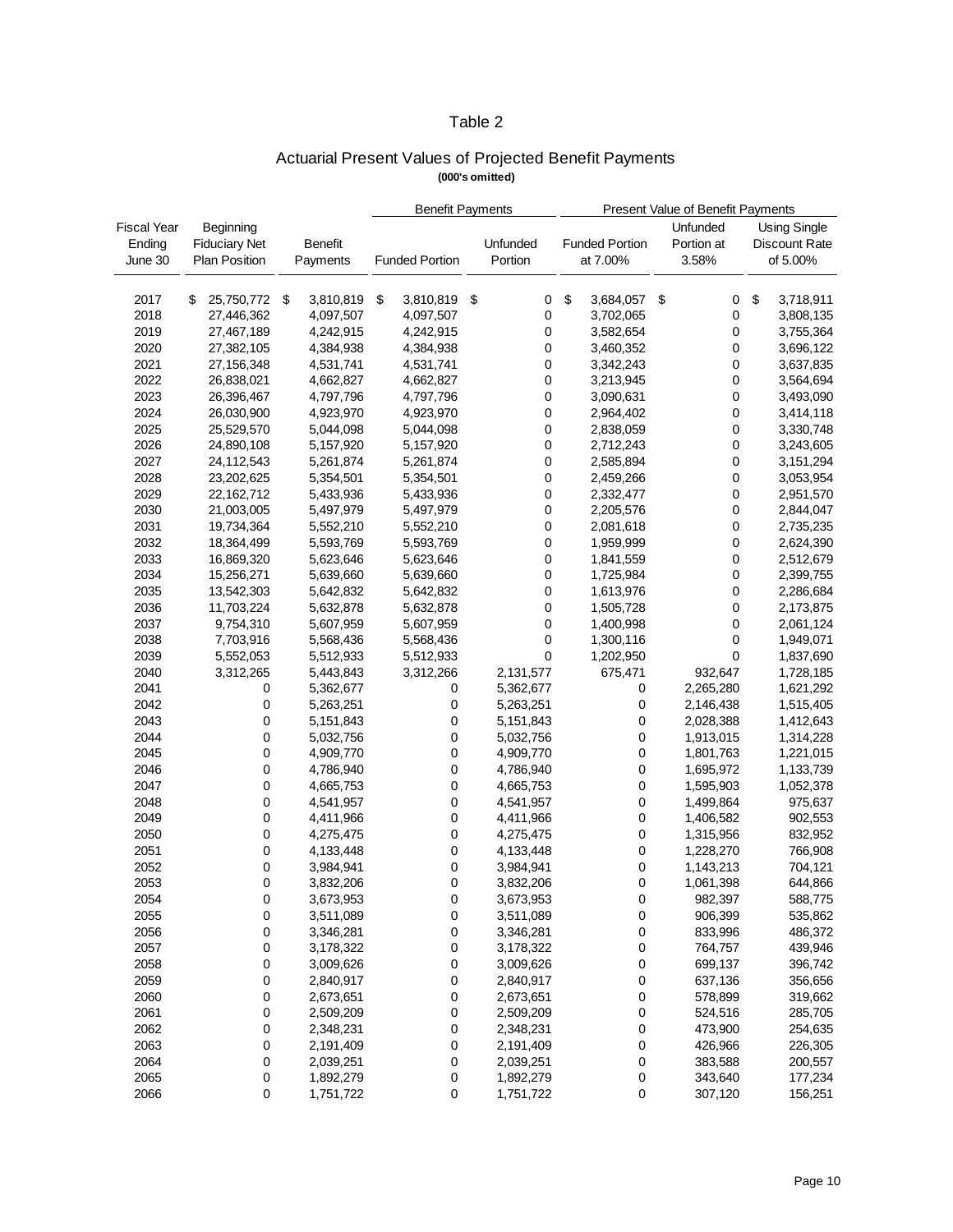#### Table 2 (continued) Actuarial Present Values of Projected Benefit Payments **(000's omitted)**

|                    |                      |                 | <b>Benefit Payments</b> |                 | Present Value of Benefit Payments |               |                         |  |
|--------------------|----------------------|-----------------|-------------------------|-----------------|-----------------------------------|---------------|-------------------------|--|
| <b>Fiscal Year</b> | Beginning            |                 |                         |                 |                                   | Unfunded      | <b>Using Single</b>     |  |
| Ending             | <b>Fiduciary Net</b> | <b>Benefit</b>  |                         | Unfunded        | <b>Funded Portion</b>             | Portion at    | Discount Rate           |  |
| June 30            | <b>Plan Position</b> | Payments        | <b>Funded Portion</b>   | Portion         | at 7.00%                          | 3.58%         | of 5.00%                |  |
|                    |                      |                 |                         |                 |                                   |               |                         |  |
|                    |                      |                 |                         |                 |                                   |               |                         |  |
| 2067               | \$<br>0              | \$<br>1,617,463 | \$<br>0                 | \$<br>1,617,463 | $\pmb{0}$<br>\$                   | \$<br>273,780 | 137,400<br>\$           |  |
| 2068               | 0                    | 1,489,464       | 0                       | 1,489,464       | 0                                 | 243,400       | 120,497                 |  |
| 2069               | 0                    | 1,367,778       | $\pmb{0}$               | 1,367,778       | $\pmb{0}$                         | 215,790       | 105,380                 |  |
| 2070               | 0                    | 1,252,320       | $\pmb{0}$               | 1,252,320       | 0                                 | 190,745       | 91,887                  |  |
| 2071               | 0                    | 1,142,909       | $\mathbf 0$             | 1,142,909       | 0                                 | 168,064       | 79,863                  |  |
| 2072               | 0                    | 1,039,402       | $\mathbf 0$             | 1,039,402       | 0                                 | 147,561       | 69,169                  |  |
| 2073               | 0                    | 941,671         | $\pmb{0}$               | 941,671         | $\pmb{0}$                         | 129,066       | 59,679                  |  |
| 2074               | 0                    | 849,612         | 0                       | 849,612         | 0                                 | 112,423       | 51,279                  |  |
| 2075               | 0                    | 763,143         | 0                       | 763,143         | 0                                 | 97,491        | 43,865                  |  |
| 2076               | 0                    | 682,203         | 0                       | 682,203         | 0                                 | 84,139        | 37,344                  |  |
| 2077               | 0                    | 606,751         | 0                       | 606,751         | 0                                 | 72,247        | 31,631                  |  |
| 2078               | 0                    | 536,738         | 0                       | 536,738         | 0                                 | 61,701        | 26,648                  |  |
| 2079               | 0                    | 472,104         | 0                       | 472,104         | 0                                 | 52,395        | 22,322                  |  |
| 2080               | 0                    | 412,767         | $\mathbf 0$             | 412,767         | 0                                 | 44,227        | 18,586                  |  |
| 2081               | 0                    | 358,623         | 0                       | 358,623         | 0                                 | 37,097        | 15,379                  |  |
| 2082               | 0                    | 309,534         | 0                       | 309,534         | 0                                 | 30,913        | 12,641                  |  |
| 2083               | 0                    | 265,328         | $\mathbf 0$             | 265,328         | 0                                 | 25,582        | 10,319                  |  |
| 2084               | 0                    | 225,802         | $\pmb{0}$               | 225,802         | $\pmb{0}$                         | 21,019        | 8,364                   |  |
| 2085               | 0                    | 190,721         | 0                       | 190,721         | 0                                 | 17,140        | 6,728                   |  |
| 2086               | 0                    | 159,825         | $\mathbf 0$             | 159,825         | 0                                 | 13,867        | 5,369                   |  |
| 2087               | 0                    | 132,835         | $\mathbf 0$             | 132,835         | 0                                 | 11,127        | 4,250                   |  |
| 2088               | 0                    | 109,456         | 0                       | 109,456         | 0                                 | 8,851         | 3,335                   |  |
| 2089               | 0                    | 89,386          | 0                       | 89,386          | 0                                 | 6,979         | 2,594                   |  |
| 2090               | 0                    | 72,318          | 0                       | 72,318          | 0                                 | 5,451         | 1,998                   |  |
| 2091               | 0                    | 57,944          | $\mathbf 0$             | 57,944          | 0                                 | 4,217         | 1,525                   |  |
| 2092               | 0                    | 45,962          | $\pmb{0}$               | 45,962          | 0                                 | 3,229         | 1,152                   |  |
| 2093               | 0                    | 36,079          | 0                       | 36,079          | 0                                 | 2,447         | 861                     |  |
| 2094               | 0                    | 28,012          | 0                       | 28,012          | 0                                 | 1,834         | 637                     |  |
| 2095               | 0                    | 21,499          | 0                       | 21,499          | 0                                 | 1,359         | 465                     |  |
| 2096               | 0                    | 16,301          | 0                       | 16,301          | 0                                 | 995           | 336                     |  |
| 2097               | 0                    | 12,201          | $\mathbf 0$             | 12,201          | 0                                 | 719           | 240                     |  |
| 2098               | 0                    | 9,008           | $\mathbf 0$             | 9,008           | 0                                 | 512           | 168                     |  |
| 2099               | 0                    | 6,555           | 0                       | 6,555           | 0                                 | 360           | 117                     |  |
| 2100               | 0                    | 4,698           | 0                       | 4,698           | 0                                 | 249           | 80                      |  |
| 2101               | 0                    | 3,315           | $\mathbf 0$             | 3,315           | 0                                 | 170           | 54                      |  |
| 2102               | 0                    | 2,301           | 0                       | 2,301           | 0                                 | 114           | 35                      |  |
| 2103               | 0                    | 1,571           | $\mathbf 0$             | 1,571           | 0                                 | 75            | 23                      |  |
| 2104               | 0                    |                 | 0                       |                 | $\Omega$                          | 49            | $15\,$                  |  |
|                    |                      | 1,055           |                         | 1,055           |                                   |               |                         |  |
| 2105<br>2106       | 0                    | 698<br>456      | 0                       | 698<br>456      | 0                                 | 31<br>20      | 9                       |  |
|                    | 0                    |                 | 0                       |                 | 0                                 |               | 6                       |  |
| 2107               | 0                    | 294             | 0                       | 294             | 0                                 | 12            | 4                       |  |
| 2108               | 0                    | 188             | 0                       | 188             | 0                                 | 8             | $\overline{\mathbf{c}}$ |  |
| 2109               | 0                    | 120             | 0                       | 120             | 0                                 | 5             | 1                       |  |
| 2110               | 0                    | 76              | 0                       | 76              | 0                                 | 3             | 1                       |  |
| 2111               | 0                    | 49              | 0                       | 49              | 0                                 | 2             | 0                       |  |
| 2112               | 0                    | 31              | 0                       | 31              | 0                                 | 1             | 0                       |  |
| 2113               | 0                    | 21              | 0                       | 21              | 0                                 | 1             | 0                       |  |
| 2114               | 0                    | 3               | 0                       | 3               | 0                                 | 0             | 0                       |  |
| 2115               | 0                    | $\mathbf{1}$    | 0                       | 1               | $\pmb{0}$                         | $\pmb{0}$     | $\pmb{0}$               |  |
| 2116               | 0                    | 0               | 0                       | 0               | 0                                 | 0             | $\pmb{0}$               |  |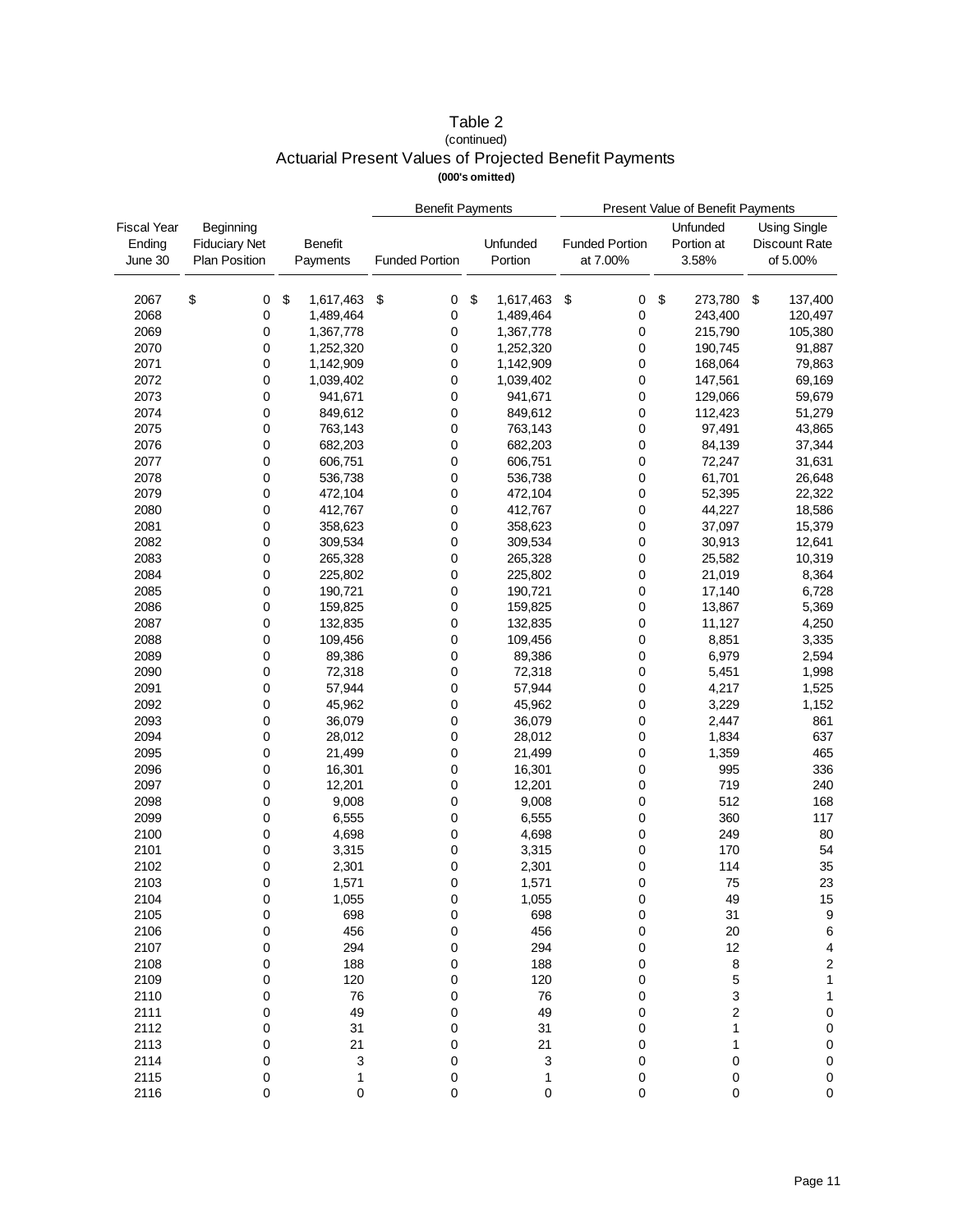### **Section II – Actuarial Assumptions and Methods**

Investment Rate of Return to Determine the Actuarially Determined Contribution:

- July 1, 2016 valuation: 7.65% per annum, compounded annually.
- July 1, 2017 valuation: 7.50% per annum, compounded annually.
- July 1, 2018 valuation: 7.50% per annum, compounded annually.
- July 1, 2019 valuation: 7.30% per annum, compounded annually
- July 1, 2020 valuation: 7.30% per annum, compounded annually.
- July 1, 2021 and later valuations: 7.00% per annum, compounded annually.

Long-Term Expected Rate of Return to Project the Plan Fiduciary Net Position and GASB 67 Effective Discount Rate: 7.00% per annum, compounded annually.

GASB 67 Effective Discount Rate:

- June 30, 2016: 3.98% per annum, compounded annually.
- June 30, 2017: 5.00% per annum, compounded annually.

Employee Contribution Interest Rate: Investment Rate of Return as stated above.

COLA: No future COLA is assumed.

Separations from Service and Salary Increases: Representative values of the assumed annual rates of separation and annual rates of salary increases are as follows:

401(a)(17) Pay Limit: \$265,000 for 2016 increasing 3.00% per annum, compounded annually.

Social Security Wage Base: \$118,500 for 2016 increasing 4.00% per annum, compounded annually.

Representative values of the assumed annual rates of separation and annual rates of salary increases are as follows:

|            | <b>Select Withdrawal</b> |        |              |              |              |        |                                                             | Ultimate Withdrawal <sup>1</sup> |                                                |       |
|------------|--------------------------|--------|--------------|--------------|--------------|--------|-------------------------------------------------------------|----------------------------------|------------------------------------------------|-------|
|            | <b>1st Year</b>          |        | 2nd Year     |              | 3rd Year     |        | <b>Prior to</b><br><b>Eligibility For</b><br><b>Benefit</b> |                                  | <b>After Eligibility</b><br><b>For Benefit</b> |       |
| <b>Age</b> | <b>State</b>             | Local  | <b>State</b> | <b>Local</b> | <b>State</b> | Local  | <b>State</b>                                                | Local                            | <b>State</b>                                   | Local |
| 20         | 28.90%                   | 40.19% | 13.53%       | 15.12%       | 9.52%        | 12.19% | 4.48%                                                       | 6.31%                            |                                                |       |
| 25         | 36.12                    | 40.19  | 13.53        | 15.12        | 9.52         | 12.19  | 4.69                                                        | 6.31                             |                                                |       |
| 30         | 36.12                    | 38.84  | 13.53        | 14.67        | 9.52         | 13.32  | 3.82                                                        | 6.11                             |                                                | .03%  |
| 35         | 26.14                    | 33.51  | 10.83        | 11.74        | 7.99         | 10.77  | 2.86                                                        | 3.99                             | .05%                                           | .03   |
| 40         | 21.66                    | 32.05  | 8.86         | 10.52        | 6.37         | 10.66  | 1.80                                                        | 2.91                             | .05                                            | .05   |
| 45         | 20.41                    | 31.01  | 8.26         | 10.08        | 5.79         | 10.36  | 1.22                                                        | 2.46                             | .24                                            | .16   |
| 50         | 20.41                    | 28.39  | 7.65         | 9.58         | 5.21         | 9.57   | .90                                                         | 1.94                             | 1.10                                           | .64   |
| 55         | 20.41                    | 27.96  | 7.65         | 9.40         | 5.21         | 9.08   | .88                                                         | 1.60                             | 1.43                                           | .77   |
| 60         | 20.41                    | 22.37  | 7.65         | 9.40         | 5.21         | 6.84   | .88                                                         | 1.52                             | .90                                            | .77   |

Annual Rates of

 $1$  The rates of withdrawal prior to eligibility for a benefit assume a refund of contributions. The rates assumed for members withdrawing with a benefit are the sum of the rates of withdrawal after eligibility for a benefit and those prior to eligibility.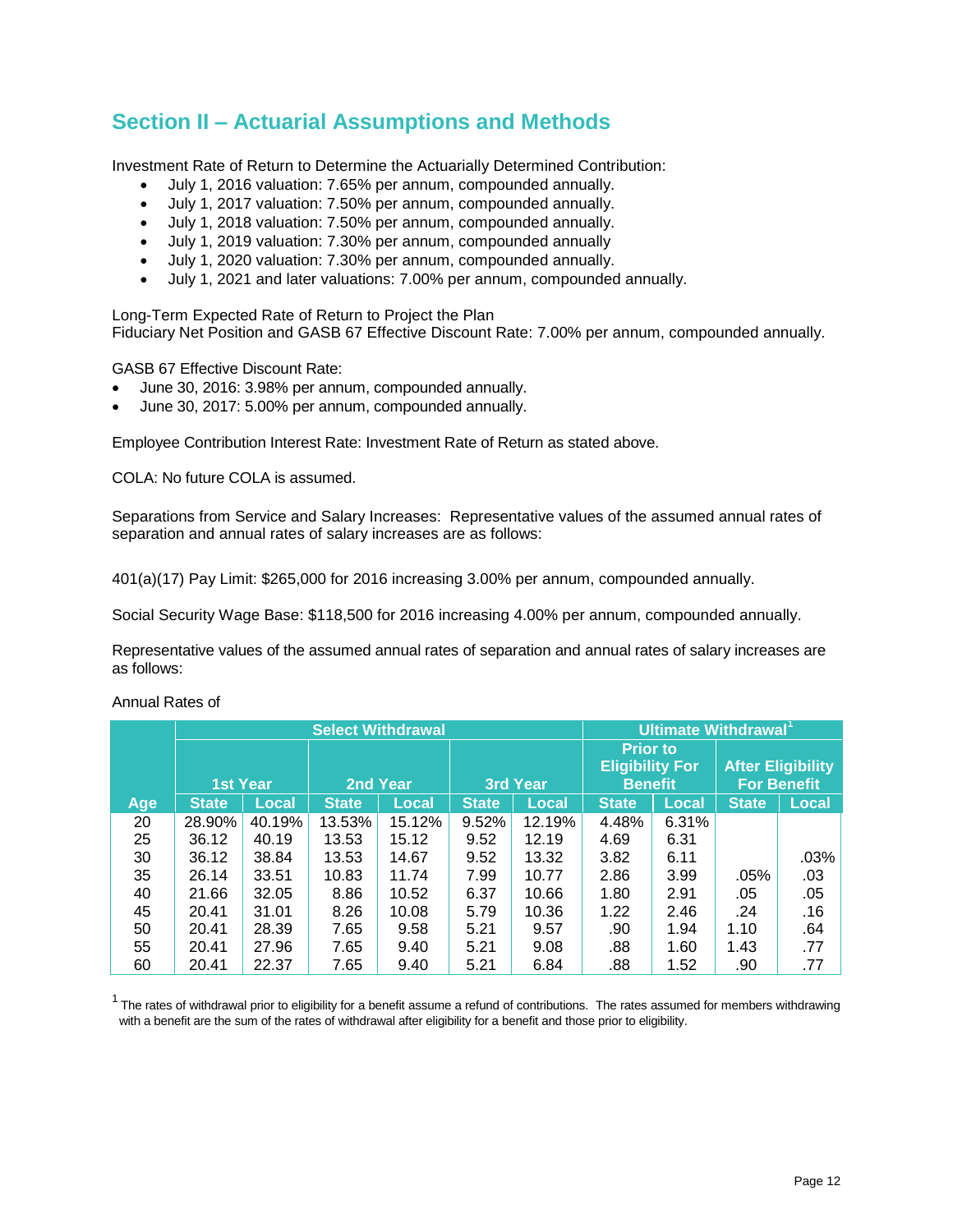#### Annual Rates of

|            |              | <b>Service</b><br><b>Retirement</b> | <b>Salary Increases Effective as</b><br>of July 1, 2016 |                                 |  |  |
|------------|--------------|-------------------------------------|---------------------------------------------------------|---------------------------------|--|--|
| <b>Age</b> | <b>State</b> | <b>Local</b>                        | <b>FY2016 to</b><br><b>FY2026</b>                       | <b>FY2026 and</b><br>thereafter |  |  |
| 20         |              |                                     | 4.15%                                                   | 5.15%                           |  |  |
| 25         |              |                                     | 3.90                                                    | 4.90                            |  |  |
| 30         |              |                                     | 3.65                                                    | 4.65                            |  |  |
| 35         |              |                                     | 3.40                                                    | 4.40                            |  |  |
| 40         |              |                                     | 3.15                                                    | 4.15                            |  |  |
| 45         |              |                                     | 2.90                                                    | 3.90                            |  |  |
| 50         |              |                                     | 2.65                                                    | 3.65                            |  |  |
| 55         | 17.50%       | 11.70%                              | 2.40                                                    | 3.40                            |  |  |
| 60         | 9.00         | 7.80                                | 2.15                                                    | 3.15                            |  |  |
| 65         | 16.20        | 16.54                               | 1.65                                                    | 2.65                            |  |  |
| 69         | 15.00        | 11.55                               | 1.65                                                    | 2.65                            |  |  |

#### Annual Rates of

|            | <b>Ordinary</b><br>Death <sup>2</sup> |               |             |               | <b>Accidental</b><br><b>Death</b> |              | <b>Ordinary</b><br><b>Disability</b> |              | <b>Accidental</b><br><b>Disability</b> |              |
|------------|---------------------------------------|---------------|-------------|---------------|-----------------------------------|--------------|--------------------------------------|--------------|----------------------------------------|--------------|
|            |                                       | <b>State</b>  | Local       |               |                                   |              |                                      |              |                                        |              |
| <b>Age</b> | <b>Male</b>                           | <b>Female</b> | <b>Male</b> | <b>Female</b> | <b>State</b>                      | <b>Local</b> | <b>State</b>                         | <b>Local</b> | <b>State</b>                           | <b>Local</b> |
| 20         | .03%                                  | .02%          | $.03\%$     | .02%          | 0.001%                            | 0.001%       | 0.005%                               |              | 0.001%                                 | 0.001%       |
| 25         | .04                                   | .02           | .04         | .02           | 0.001                             | 0.001        | 0.006                                |              | 0.001                                  | 0.002        |
| 30         | .04                                   | .02           | .04         | .02           | 0.001                             | 0.001        | 0.097                                | 0.060%       | 0.004                                  | 0.004        |
| 35         | .05                                   | .03           | .06         | .02           | 0.001                             | 0.001        | 0.216                                | 0.189        | 0.011                                  | 0.005        |
| 40         | .08                                   | .05           | .10         | .04           | 0.001                             | 0.001        | 0.304                                | 0.269        | 0.020                                  | 0.012        |
| 45         | .11                                   | .08           | .13         | .06           | 0.001                             | 0.001        | 0.410                                | 0.363        | 0.023                                  | 0.017        |
| 50         | .16                                   | .12           | .19         | .09           | 0.001                             | 0.001        | 0.462                                | 0.434        | 0.035                                  | 0.021        |
| 55         | .23                                   | .18           | .26         | .14           | 0.001                             | 0.001        | 0.559                                | 0.587        | 0.047                                  | 0.026        |
| 60         | .33                                   | .28           | .40         | .21           | 0.001                             | 0.001        | 0.987                                | 0.759        | 0.041                                  | 0.030        |
| 65         | .54                                   | .43           | .65         | .33           | 0.001                             | 0.001        | 1.190                                | 0.932        | 0.061                                  | 0.027        |
| 69         | .76                                   | .58           | .86         | .47           | 0.001                             | 0.001        | 1.417                                | 1.110        | 0.062                                  | 0.027        |

 $2$  RP-2000 Employee Preretirement Mortality Table for male and female active participants. For State, mortality tables are set back 4 years for males and 4 years for females. For Employees of Local employers, mortality tables are set back 2 years for males and 7 years for females. In addition, the tables provide for future improvements in mortality from the base year of 2013 using a generational approach based on Conduent Modified MP-2014. Rates shown above are unadjusted for Conduent Modified MP-2014.

Prosecutors Part (Chapter 366, P.L. 2001): This legislation introduced special retirement eligibility for certain benefits. The valuation used the following annual rates of service retirement:

|     | <b>Less than 20 Years</b> |          |          |                |              | 25 or More Years |
|-----|---------------------------|----------|----------|----------------|--------------|------------------|
| Age | <b>State</b>              | Local    | 20 Years | 21 to 24 Years | <b>State</b> | <b>Local</b>     |
| 40  | $0.00\%$                  | $0.00\%$ | 2.50%    | $0.00\%$       | 23.10%       | 15.40%           |
| 45  | 0.00                      | 0.00     | 2.50     | 0.00           | 23.10        | 15.40            |
| 50  | 0.00                      | 0.00     | 3.75     | 0.00           | 23.10        | 15.40            |
| 55  | 2.59                      | 3.06     | 5.00     | 0.00           | 26.22        | 17.48            |
| 60  | 2.63                      | 3.06     | 5.00     | 0.00           | 34.17        | 22.78            |
| 65  | 2.63                      | 3.06     | 37.50    | 0.00           | 100.00       | 100.00           |
| 69  | 2.63                      | 3.06     | 37.50    | 0.00           | 100.00       | 100.00           |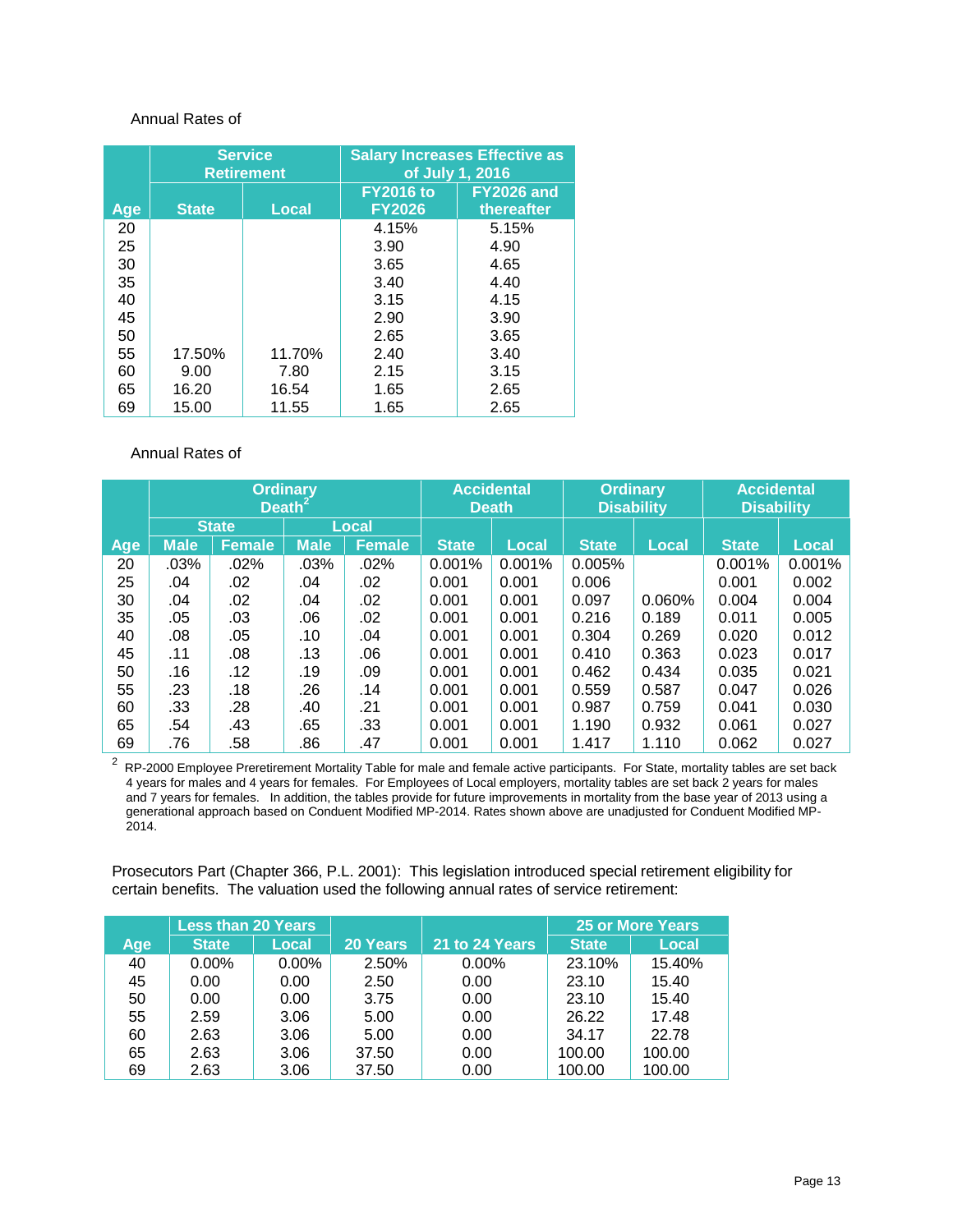Deaths After Retirement: The RP-2000 Combined Healthy Male and Female Mortality Tables (set back 1 year for males and females) for service retirement and beneficiaries of former members and a one year static projection based on mortality improvement scale AA. The RP-2000 Disabled Mortality Tables (set back 3 years for males and set forward 1 year for females) are used to value disabled retirees. In addition, the tables for service retirement and beneficiaries of former members provide for future improvements in mortality from the base year of 2013 using a generational approach based on the Conduent Modified 2014 projection scale. Illustrative rates of mortality unadjusted for the Conduent Modified 2014 projection scale are shown below:

|     | <b>Service Retirements</b> |       |     | <b>Disability Retirements</b> |              |  |
|-----|----------------------------|-------|-----|-------------------------------|--------------|--|
| Age | <b>Men</b>                 | Women | Age | <b>Men</b>                    | <b>Women</b> |  |
| 55  | 0.31%                      | 0.24% | 35  | 2.26%                         | 0.75%        |  |
| 60  | 0.59                       | 0.44  | 40  | 2.26                          | 0.75         |  |
| 65  | 1.11                       | 0.86  | 45  | 2.26                          | 0.82         |  |
| 70  | 1.95                       | 1.48  | 50  | 2.51                          | 1.25         |  |
| 75  | 3.34                       | 2.53  | 55  | 3.16                          | 1.76         |  |
| 80  | 5.73                       | 4.12  | 60  | 3.80                          | 2.29         |  |
| 85  | 9.91                       | 6.90  | 65  | 4.50                          | 2.96         |  |

Marriage: Husbands are assumed to be 3 years older than wives. Among the active population, 100% of participants are assumed married.

Valuation Method:

GASB actuarial cost method: Entry Age Normal – Level Percentage of Pay

Funding calculations: Projected Unit Credit Method. This method essentially funds the System's benefits accrued to the valuation date. Experience gains and losses are recognized in future accrued liability contributions. In accordance with Chapter 78, P.L. 2011, beginning with the July 1, 2010 actuarial valuation, the accrued liability contribution shall be computed so that if the contribution is paid annually in level dollars, it will amortize the unfunded accrued liability over an open 30 year period. Beginning with the July 1, 2019 actuarial valuation, the accrued liability contribution shall be computed so that if the contribution is paid annually in level dollars it will amortize the unfunded accrued liability over a closed 30 year period (i.e., for each subsequent valuation, the amortization period shall decrease by one year.) Beginning with the July 1, 2029 actuarial valuation, when the remaining amortization period reaches 20 years, any increase or decrease in the unfunded accrued liability as a result of actuarial losses or gains for subsequent valuation years shall serve to increase or decrease, respectively, the amortization period for the unfunded accrued liability, unless an increase in the amortization period will cause it to exceed 20 years. If an increase in the amortization period as a result of actuarial losses for a valuation year would exceed 20 years, the accrued liability contribution shall be computed for the valuation year using a 20 year amortization period.

To the extent that the amortization period remains an open period in future years and depending upon the specific circumstances, it should be noted that in the absence of emerging actuarial gains or contributions made in excess of the actuarially determined contribution, any existing unfunded accrued liability may not be fully amortized in the future.

State Contribution Payable Dates:

Prior to the July 1, 2017 valuation, it is assumed the State will make pension contributions the June 30th following the valuation date. Effective with the July 1, 2017 valuation, Chapter 83, P.L. 2016 requires the State to make pension contributions on a quarterly basis: at least 25% by September 30, at least 50% by December 31, at least 75% by March 31, and at least 100% by June 30.

In addition, revenues from Chapter 98, P.L. 2017 – Lottery Enterprise Contribution Act are assumed to be contributed to the trust on a monthly basis.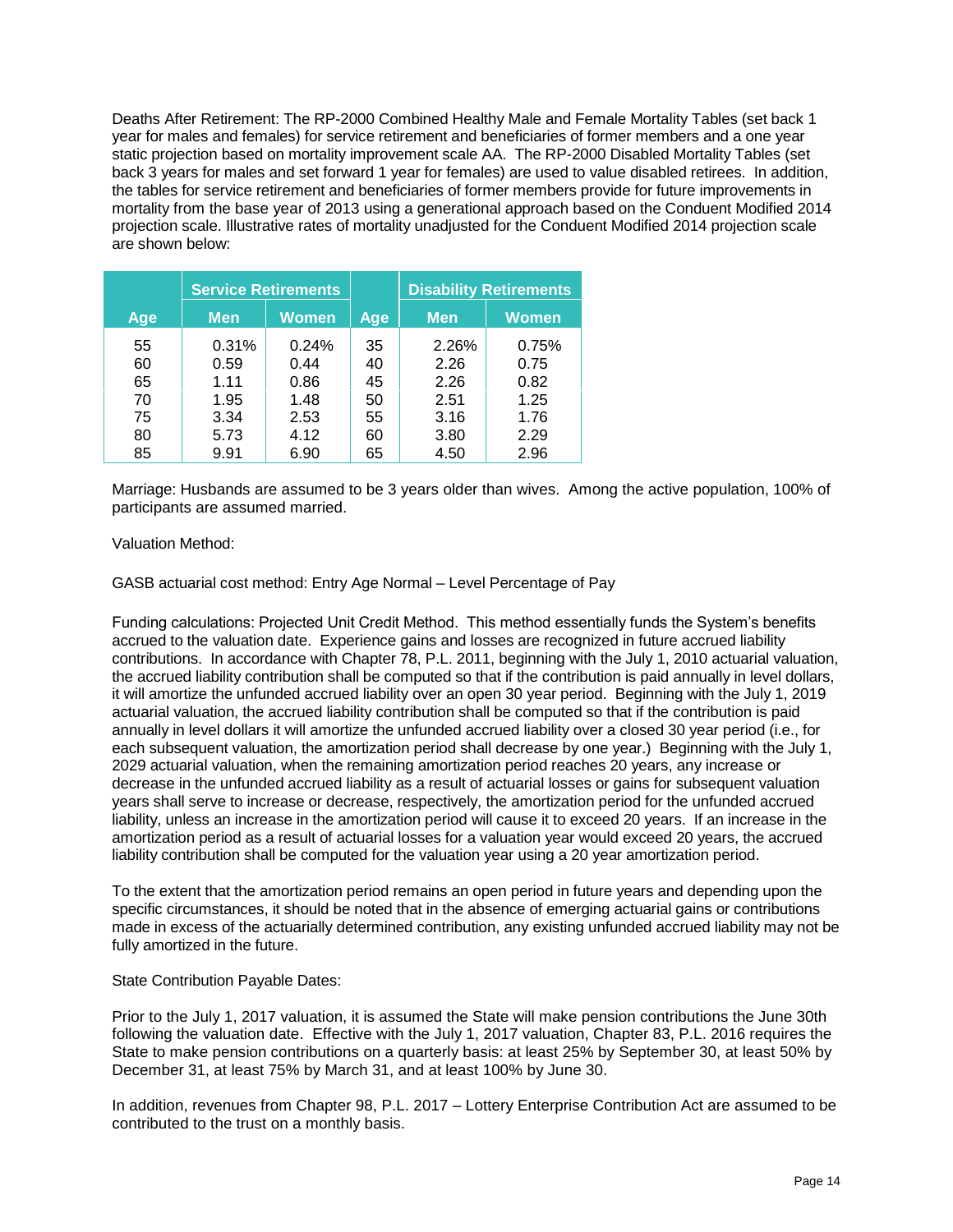#### Receivable Contributions:

State contributions expected to be paid the June 30th following the valuation date are discounted by the valuation interest rate of 7.65% to the valuation date for the July 1, 2016 valuation. Effective with the July 1, 2017 valuation, State contributions expected to be paid in equal quarterly amounts as of September 30th, December 31st, March 31st, and June 30th following the valuation date are discounted by the interest rate used at the valuation date.

Local contributions expected to be paid the April  $1<sup>st</sup>$  following the valuation date and are discounted by the interest rate used at the valuation date.

Asset Valuation Method:

GASB method used to value investments: Investments are reported at fair value.

Funding calculations: A five year average of market values with write-up was used. This method takes into account appreciation (depreciation) in investments in order to smooth asset values by averaging the excess of the actual over the expected income, on a market value basis, over a five-year period.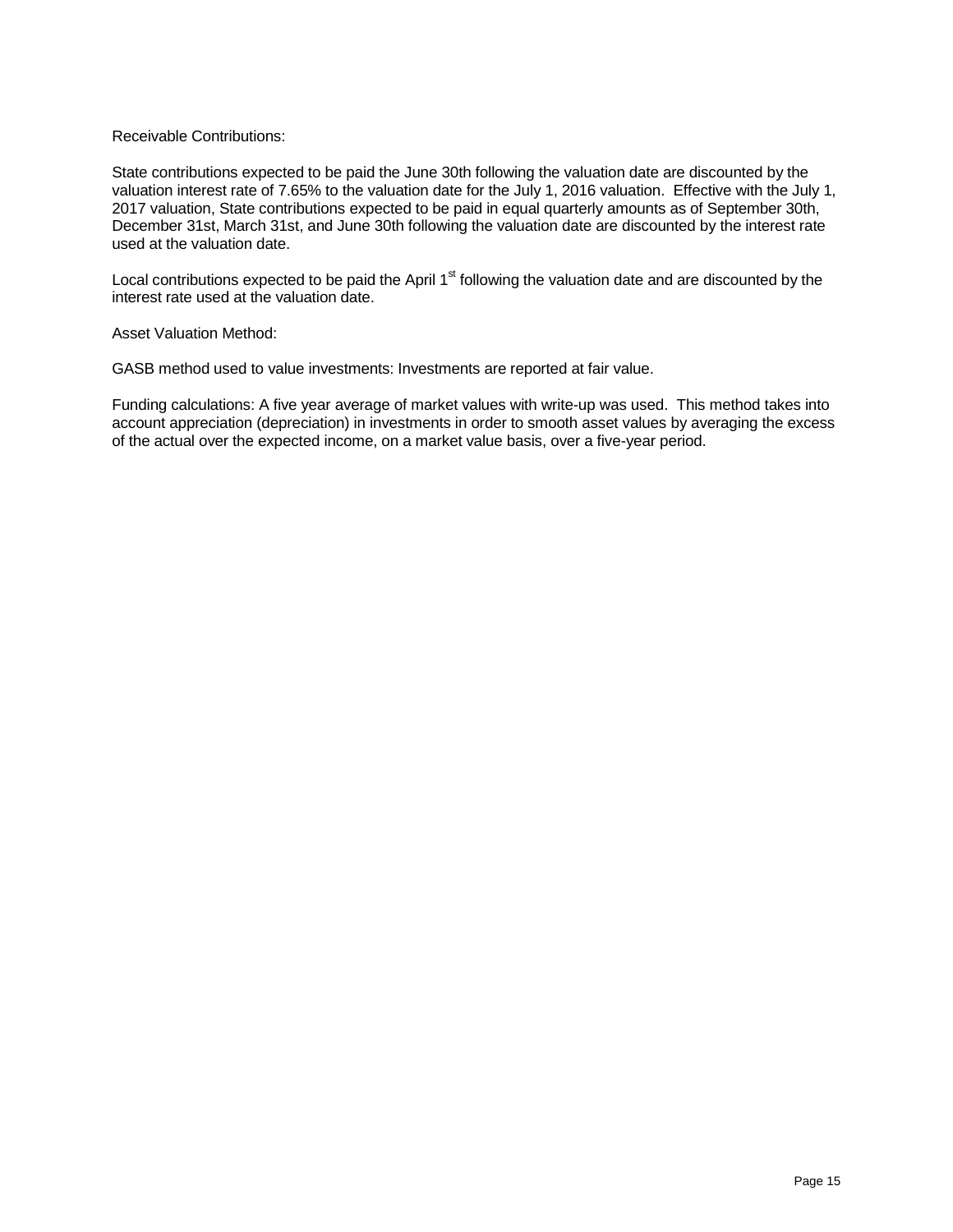## **Section III – Summary of Plan Provisions**

#### **1. Definitions**

#### **Final Compensation (FC)**

Average annual compensation for the three years of creditable service immediately preceding retirement or the highest three fiscal years of membership service. Effective June 30, 1996, Chapter 113, P.L. 1997 provided that the amount of compensation used for employer and member contributions and benefits under the program cannot exceed the compensation limitation of Section 401(a)(17) of the Internal Revenue Code. Chapter 103, P.L. 2007 provides that for Class D, Class E, Class F and Class G members, the amount of compensation used for employer and member contributions and benefits under the System cannot exceed the annual maximum wage contribution base for Social Security, pursuant to the Federal Insurance Contributions Act. Chapter 1, P.L. 2010 provides that for Class F and Class G members FC is the average annual compensation for the five years of creditable service immediately preceding retirement or the highest five fiscal years of membership service.

#### **Accumulated Deductions**

Sum of all required amounts deducted from the compensation of a member or contributed by him.

#### **Class B Member**

Any member who was hired prior to July 1, 2007.

#### **Class D Member**

Any member who was hired on or after July 1, 2007 but prior to November 2, 2008.

#### **Class E Member**

Any member who was hired after November 1, 2008 but prior to May 22, 2010.

#### **Class F Member**

Any member who was hired on or after May 22, 2010 but prior to June 28, 2011.

#### **Class G Member**

Any member who was hired on or after June 28, 2011.

#### **2. Benefits<sup>1</sup>**

#### **Service Retirement**

Eligible at age 60. Benefit equals a member annuity plus an employer pension, which together, equal 1/55th of FC for each year of service. Chapter 89, P.L. 2008 changed the eligibility age to age 62 for Class E members, Chapter 1, P.L. 2010 changed the eligibility age to age 62 for Class F members and changed the basic accrual rate from 1/55<sup>th</sup> to 1/60<sup>th</sup> of FC for each year of service for Class F and Class G members and Chapter 78, P.L. 2011 changed the eligibility age to age 65 for Class G members.

#### **Ordinary Disability Retirement**

Eligible after 10 years of service. Benefit equals a member annuity plus an employer pension which, together, equal 1.64% of FC for each year of service; minimum benefit of 43.6% of FC. Class F and Class G members are not eligible for an Ordinary Disability Retirement benefit in accordance with Chapter 3, P.L. 2010.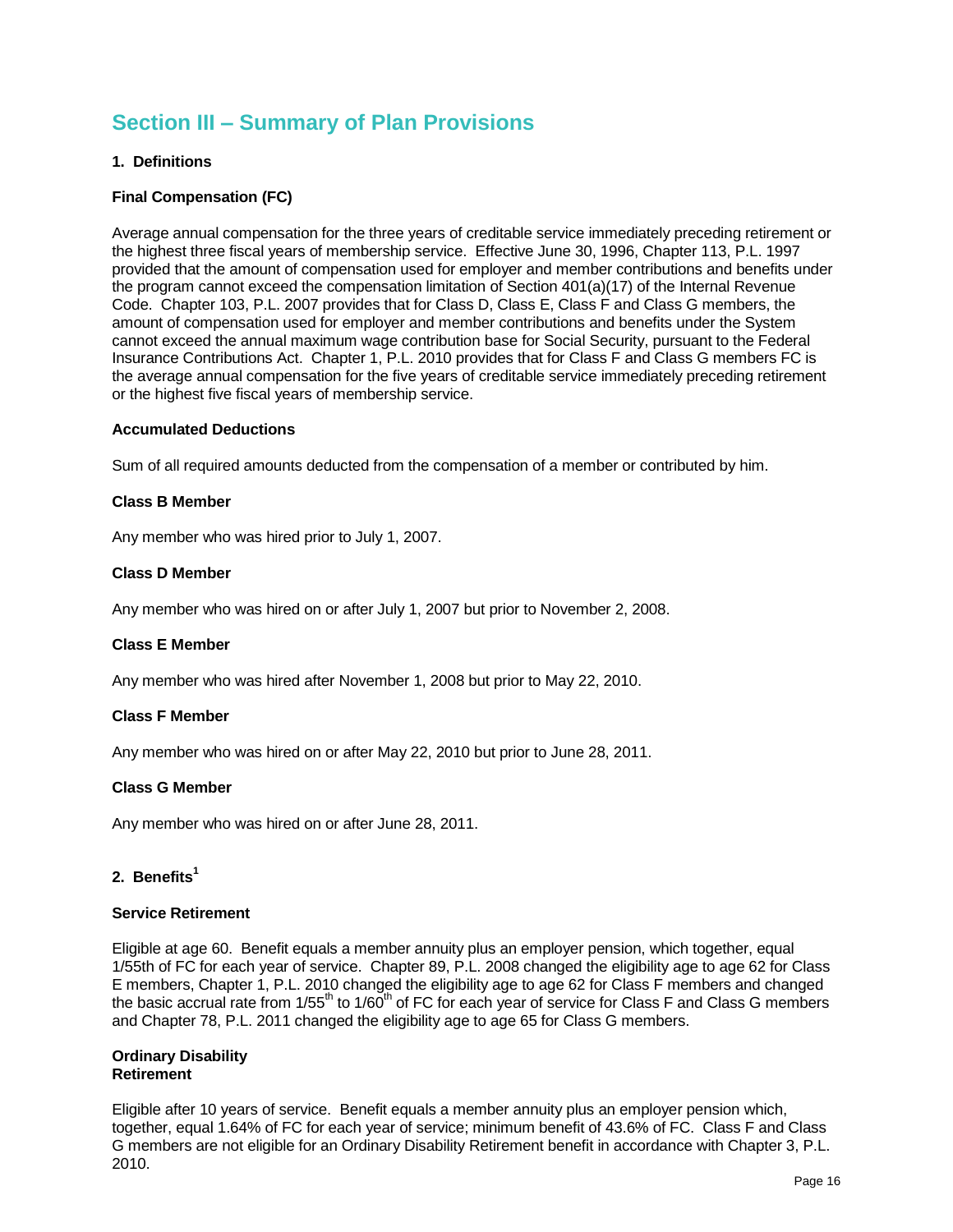#### **Accidental Disability**

Eligible upon total and permanent disability prior to age 65 as a result of a duty injury. Benefit equals a member annuity plus an employer pension which, together, equal 72.7% of contributory compensation at the date of injury. Class F and Class G members are not eligible for an Accidental Disability Retirement benefit in accordance with Chapter 3, P.L. 2010.

#### **Lump Sum Withdrawal**

Eligible upon service termination prior to age 60 (age 62 for Class E and Class F members and age 65 for Class G members) and prior to 10 years of service. Benefit equals refund of accumulated deductions plus, if the member has completed three years of service, interest allowed thereon.

#### **Vested Retirement**

Eligible after 10 years of service. Benefit equals the lump sum benefit described above or a deferred retirement benefit, commencing at age 60 (age 62 for Class E and Class F members and age 65 for Class G members), equal to the service retirement benefit based on service and FC at date of termination.

#### **Early Retirement**

Eligible after 25 years of service (30 years of service for Class G members). Benefit equals the lump sum benefit described above or the vested benefit reduced by 1/4 percent for each month the retirement date precedes age 55. Chapter 103, P.L. 2007 provides that for Class D members, the reduction shall be 1/12 percent for each month (up to 60 months) the retirement date precedes age 60 plus 1/4 percent for each month the retirement date precedes age 55. Chapter 89, P.L. 2008 and Chapter 1, P.L. 2010 provides that for Class E and Class F members, the reduction shall be 1/12 percent for each month (up to 84 months) the retirement date precedes age 62 plus 1/4 percent for each month the retirement date precedes age 55. Chapter 78, P.L. 2011 provides that for Class G members, the reduction shall be 1/4 percent for each month the retirement date precedes age 65.

<sup>1</sup>Special benefits for veterans, law enforcement officers, legislators, prosecutors and workers compensation judges are summarized at the end of this section.

#### **Ordinary Death (Insured)**

#### Before Retirement

Eligible if active. Benefit equals accumulated deductions with interest plus an amount equal to 1-1/2 times contributory compensation at date of death.

After Retirement - Before Age 60

Eligible if disabled or vested terminated. Benefit equals 1-1/2 times last contributory compensation if disabled, accumulated deductions only if vested terminated.

After Retirement - After Age 60 or Early Retirement

Eligible after early retirement or after attainment of age 60 for other types of retirement (if not disabled, 10 years of service credit required on members enrolling after July 1, 1971). Benefit equals 3/16 of last contributory compensation.

#### **Voluntary Death Benefit**

An additional, employee-paid, death benefit is also available through the purchase of group insurance with an outside carrier.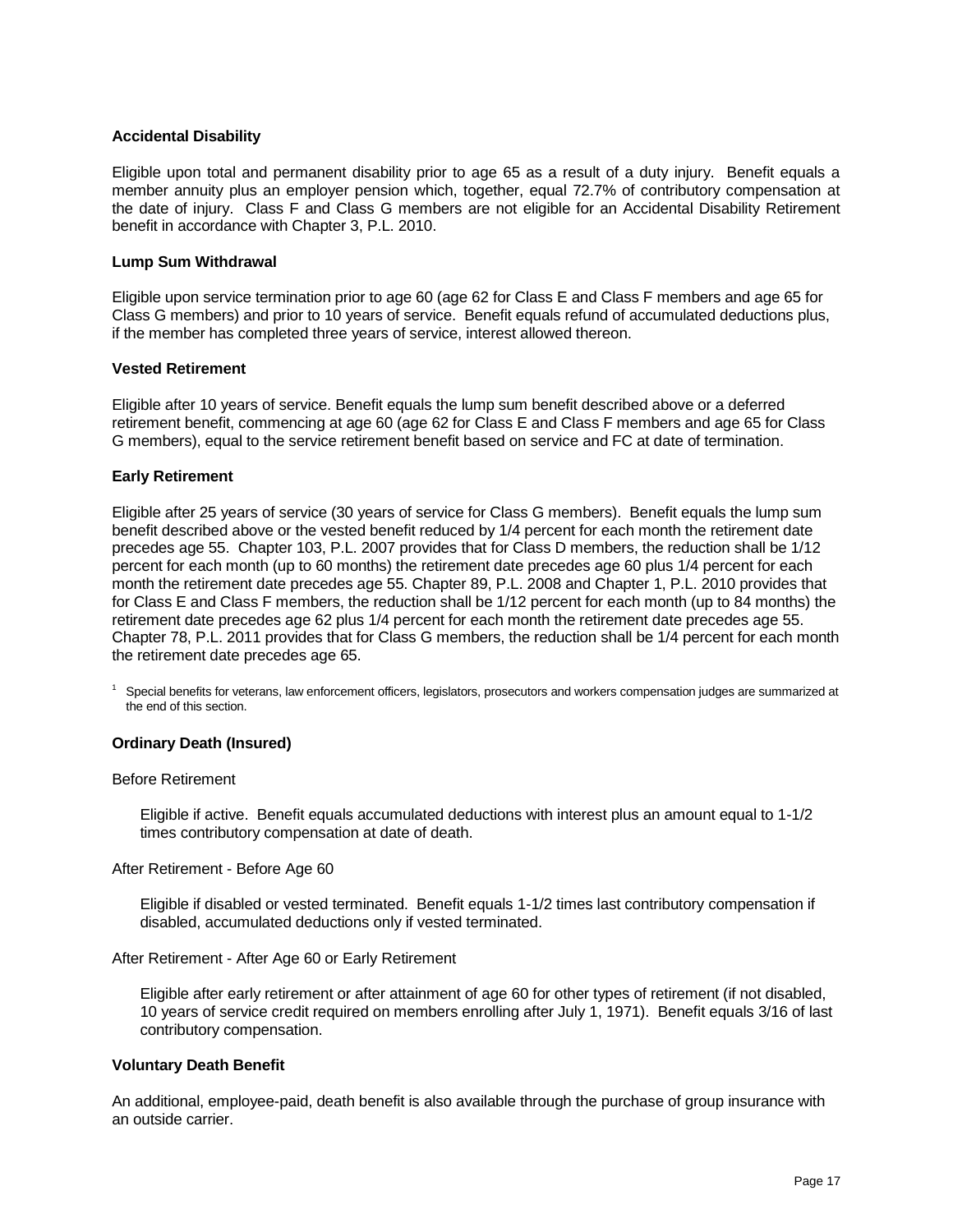#### **Accidental Death**

Eligible upon death resulting during performance of duty. Benefit varies as follows:

#### Widow(er)

50% of contributory compensation paid as pension.

#### Child(ren)

No spouse - 20% (1 child), 35% (2 children), 50% (3 or more children) of contributory compensation paid as pension to age 18 or life if disabled.

Surviving dependent parent

No spouse or child - 25% (1 parent) or 40% (2 parents) of contributory compensation paid as pension.

#### No relation above

Accumulated deductions paid to other beneficiary or estate.

In addition the employer-paid lump sum ordinary death benefit is paid.

#### **Optional Benefits**

Various forms of payment of equivalent actuarial value are available to retirees.

#### **Special Benefits**

Veterans

#### Service Retirement

Eligible if member on January 2, 1955, attains age 60, completes 20 years of service. Benefit equals 54.5% of final contributory compensation (veteran members after January 2, 1955 must attain age 55 with 25 years of service or age 60 with 20 years of service).

#### Chap 220 Benefit

Eligible if age 55 and completes 35 years of service. Benefit equals 1/55th of the compensation for the 12-month period of membership that provides the largest possible benefit multiplied by the member's total years of service.

#### Law Enforcement

#### Service Retirement

Eligible at age 55 after 20 years of service. Benefit equals a member annuity plus an employer pension which, together, equal 2% of final contributory compensation for each of the first 25 years of service plus 1% of such compensation for non-contributory service or service over 25 years plus 1-2/3% for non-law enforcement service.

Chapter 4, P.L. 2001 Special Retirement

After completion of 25 years of service, an additional retirement benefit equal to 5% of final contributory pay is added to the above service related retirement benefit. There is a maximum total benefit of 70% of final contributory pay.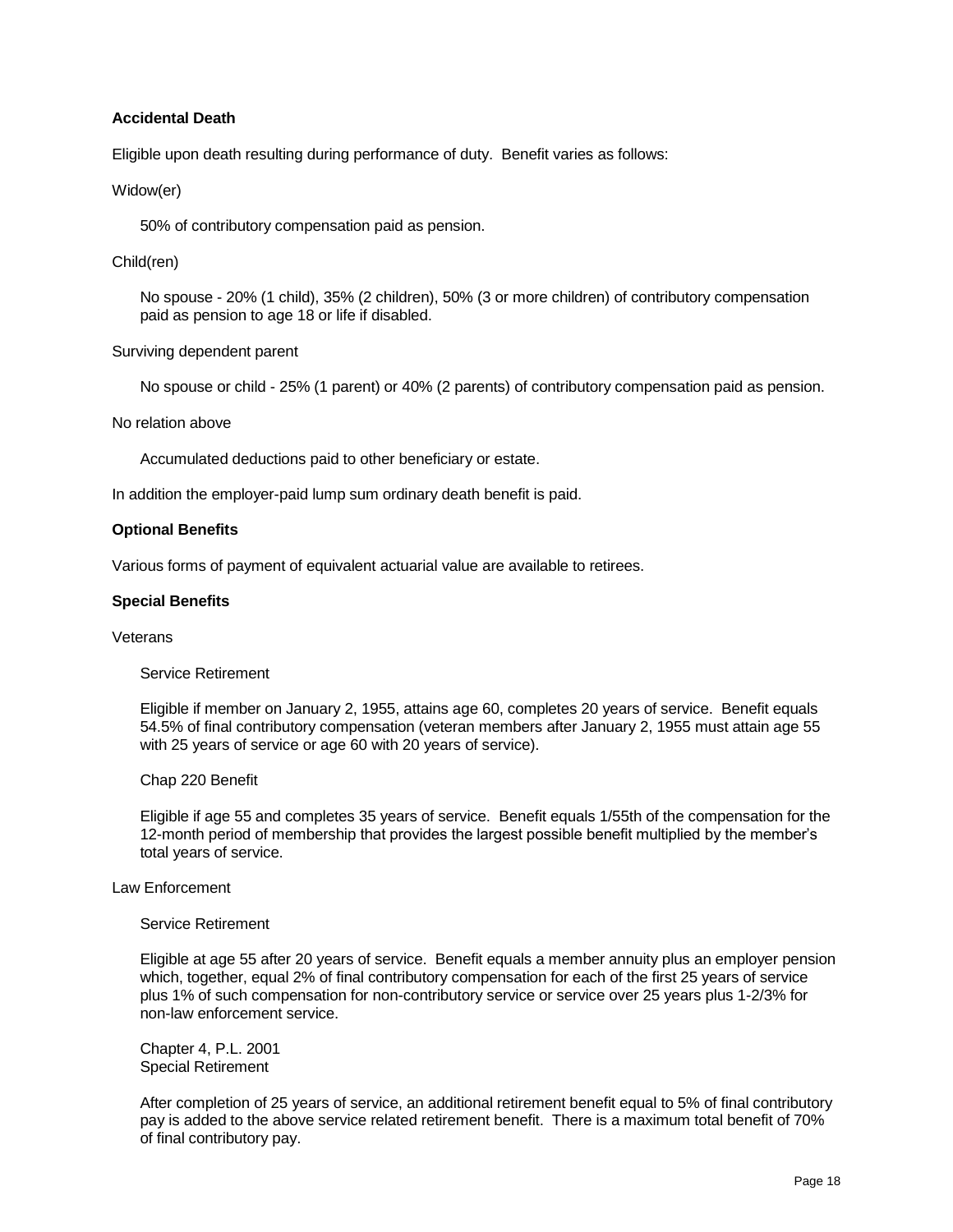#### Ordinary Disability

Eligible after 5 years of service. Benefit is the same as for regular members.

#### Death After Retirement

Eligible upon death after an accidental disability retirement. Benefit is the same as for a regular member with a \$5,000 minimum.

#### **Legislators**

#### Service Retirement

Eligible at age 60 and termination of all public service. Benefit is equal to a member annuity plus an employer pension which, together, equal 3% of final contributory compensation for each year of service to a maximum of 2/3 of final compensation.

#### Vested Retirement

Eligible after 8 years of legislative service. Benefit is a service retirement benefit deferred to age 60 or, alternatively, a lump sum equal to his accumulated deductions.

Prosecutors Part (Chapter 366, P.L. 2001)

#### Service Retirement

Eligibility means age 55 or 20 years of credited service. Mandatory retirement at age 70. Benefit is an annual retirement allowance equal to a member annuity plus an employer pension, which together equals the greater of:

- i.  $1/60^{th}$  of FC for each year service; or
- ii. 2% of FC multiplied by years of service up to 30 plus 1% of FC multiplied by years of service over 30; or
- iii. 50% of final contributory compensation if the member has 20 or more years of service.

Chapter 366 also requires that, in addition to the 50% of final contributory compensation benefit, any member as of January 7, 2002 who will have 20 or more years of service and is required to retire upon attaining age 70, shall receive an additional benefit equal to 3% of final contributory compensation for each year of service over 20 years but not over 25 years. Special Retirement

After completion of 25 years of service. The annual retirement benefit is equal to a member annuity plus an employer pension which together equal 65% of final contributory compensation plus 1% of final contributory compensation for each year of service over 25. There is a maximum benefit of 70% of final contributory compensation.

#### Vested Termination

Eligible upon termination of service prior to age 55 and after 10 years of Service (but less than 20 years). The benefit is a deferred retirement benefit, commencing at age 55, equal to a member annuity plus an employer pension which together provide a retirement allowance equal to 2% of final contributory compensation multiplied by service up to 30 plus 1% of final contributory compensation multiplied by years of service in excess of 30.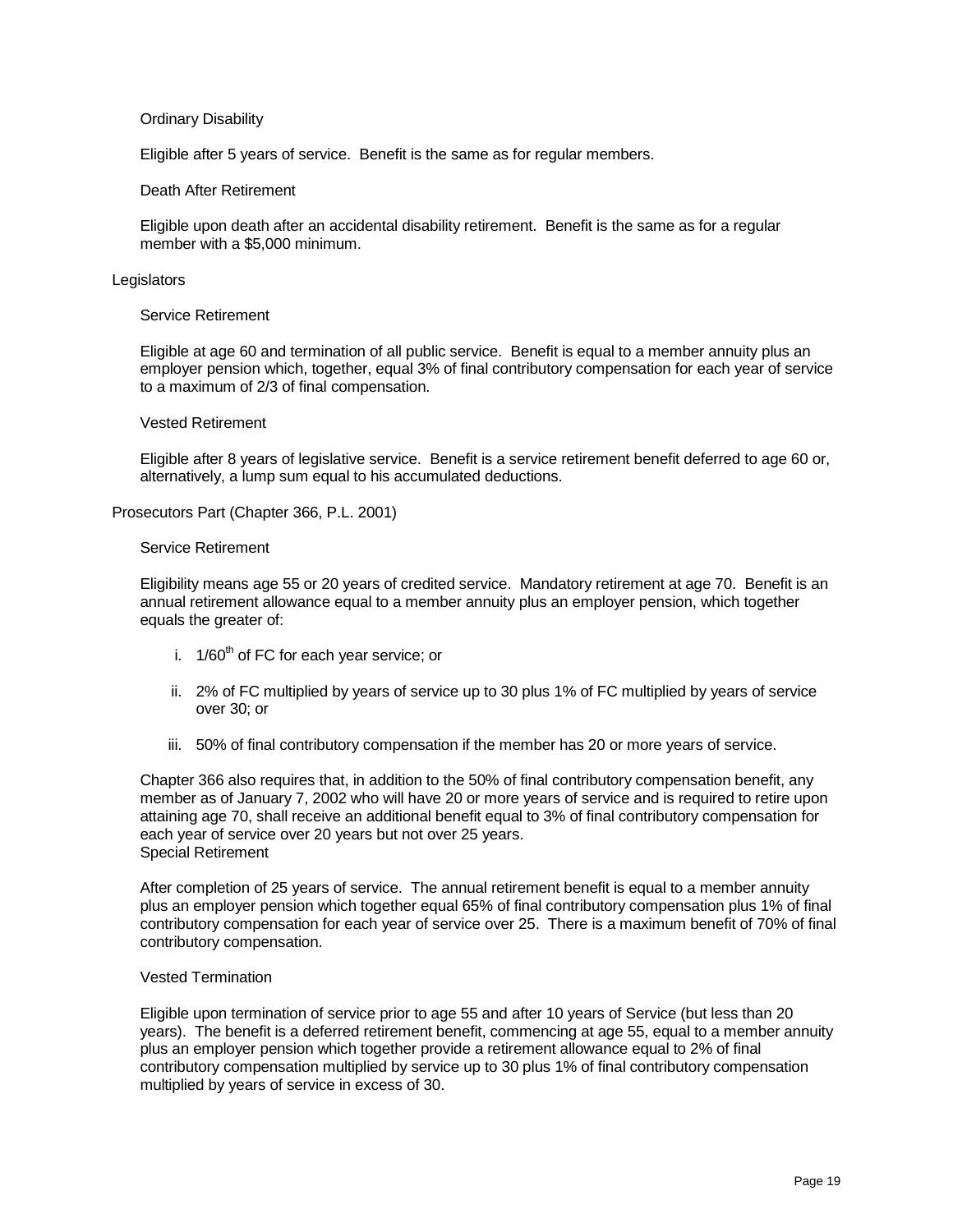Death Benefits

Ordinary Death Benefit – Lump Sum

After retirement but prior to age 55, the benefit is as follows:

- i. For death while a Disabled Retiree the benefit is equal to 1  $\frac{1}{2}$  times Compensation.
- ii. For death while a Deferred Retiree the benefit is equal to his Accumulated Deductions.
- iii. For death while a Retiree who has completed 20 years of Service, the benefit is equal to  $\frac{1}{2}$ times final contributory compensation.

After retirement and after age 55, the benefit payable is equal to  $\frac{1}{2}$  times final contributory compensation.

Chapter 1, P.L. 2010 closes the Prosecutors Part of the System to new members enrolled on or after May 22, 2010.

Workers Compensation Judges Part (Chapter 259, P.L. 2001)

Service Retirement

- A. Mandatory retirement at age 70. Voluntary retirement prior to age 70 as follows:
	- i. Age 70 and 10 years of service as a judge of compensation;
	- ii. Age 65 and 15 years of service as a judge of compensation; or
	- iii. Age 60 and 20 years of as of judge of compensation service.

Benefit is an annual retirement allowance equal to the greater of 75% of final salary or the regular service retirement benefit above.

B. Age 65 while serving as a judge of compensation, 5 consecutive years of service as a judge of compensation and 15 years in the aggregate of public service; or

Age 60 while serving as a judge, 5 consecutive years of service as a judge of compensation and 20 years in the aggregate of public service.

Benefit is an annual retirement allowance equal to the greater of 50% of final salary or the regular service retirement benefit above.

- C. Age 60 while serving as a judge of compensation, 5 consecutive years of service as a judge of compensation and 15 years in the aggregate of public service. Benefit is an annual retirement allowance equal to the greater of 2% of final salary for each year of public service up to 25 years plus 1% of final salary for each year in excess of 25 years or the regular service retirement benefit above.
- D. Age 60 while serving as a judge of compensation. Benefit is an annual retirement allowance equal to the greater of 2% of final salary for each year of service as a judge of compensation up to 25 years plus 1% for each year in excess of 25 years or the regular service retirement benefit above.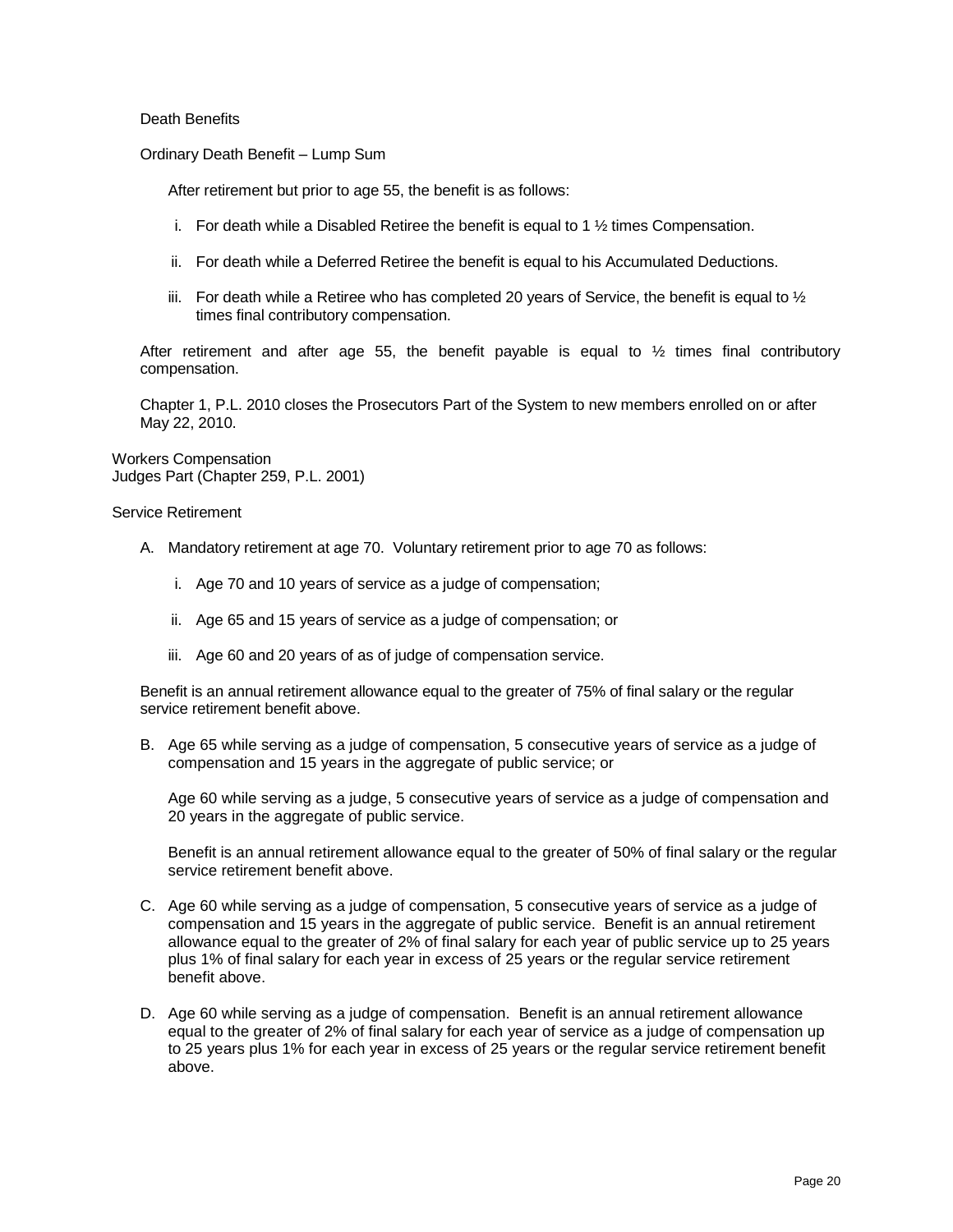#### Early Retirement

Prior to age 60 while serving as a judge of compensation, 5 consecutive years of service as a judge of compensation and 25 or more years in the aggregate of public service. Benefit is an annual retirement allowance equal to 2% of final salary for each year of public service up to 25 years plus 1% of final salary for each year of public service in excess of 25 years, actuarially reduced for commencement prior to age 60.

#### Vested Termination

Termination of service prior to age 60, with 5 consecutive years of service as a judge of compensation and 10 years in the aggregate of public service. Benefit is a refund of accumulated deductions, or a deferred life annuity beginning at age 60 equal to 2% of final salary for each year of public service up to 25 years, plus 1% for service in excess of 25 years.

#### Death Benefits (Insured)

#### Before Retirement

Death of an active member of the plan. Benefit is equal to

- i. Lump sum payment equal to 1-1/2 times final salary, plus
- ii. Spousal life annuity of 25% of final salary plus 10% (15%) to one (two or more) surviving children payable until spouse's death or remarriage. If there is no surviving spouse, or upon death or remarriage, a total of 15% (20%, 30%) of final salary payable to one (two, three or more) dependent child (children). If there is no surviving spouse (or dependent children), 20% or 30% of final salary to one or two dependent parents.

#### After Retirement

Death of a retired member of the plan. Benefit is equal to a lump sum of 25% of final salary for a member retired under normal, early retirement or vested termination. If a member were receiving a disability benefit, a lump sum 1-1/2 times final salary if death occurred before the member attained age 60 and 1/4 times final salary if death occurred after age 60.

Chapter 92, P.L. 2007 closes the Workers Compensation Judges Part of the System to new members enrolled after June 8, 2007.

#### **3. Contributions**

#### **By Members**

Members enrolling in the retirement system on or after July 1, 1994 will contribute 5% of compensation. Members enrolled prior to July 1, 1994 will contribute 5% of compensation to the retirement system effective July 1, 1995 unless they previously had contributed less than 6% in which case they will contribute 4% of compensation beginning July 1, 1995 and 5% of compensation beginning July 1, 1996. Chapter 103, P.L. 2007 increases the contribution rate to 5.5% of compensation effective, generally, July 1, 2007 for State employees and July 1, 2008 for Local employees. Chapter 78, P.L. 2011 increases the contribution rate from 5.5% to 6.5% of compensation with the increase effective October 2011. Further, beginning July 2012, the member contribution rate will increase by  $1/7<sup>th</sup>$  of 1% each July until a 7.5% member contribution rate is reached in July 2018.

A 7.50% member contribution rate for members who are eligible to retire under the Prosecutors Part of the Retirement System as provided by Chapter 366, P.L. 2001 was used prior to July 1, 2008. Effective July 1, 2008 the member contribution rate was increased to 8.50%. Chapter 78, P.L. 2011 increases the contribution rate from 8.5% to 10.0% of compensation with the increase effective October 2011.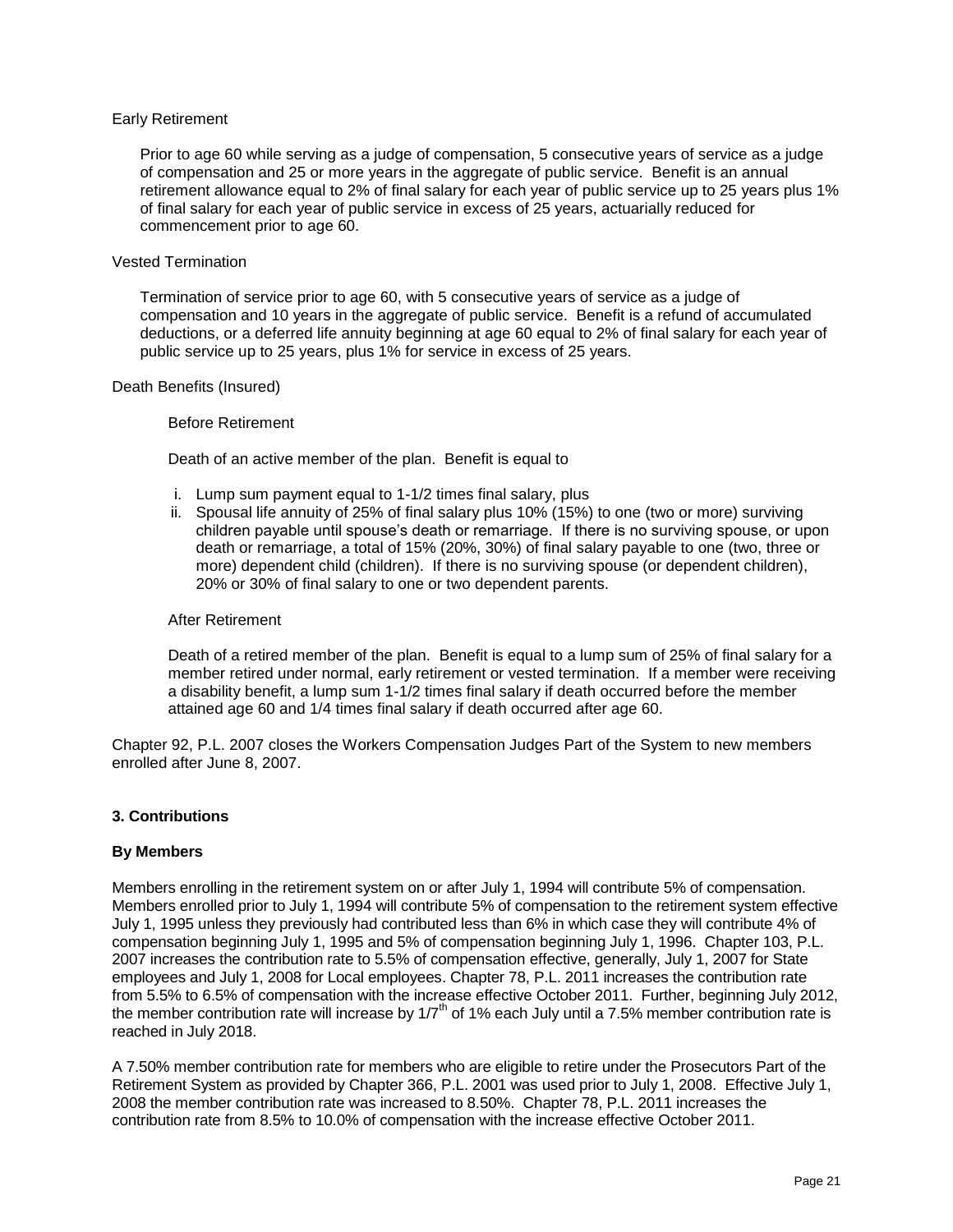#### **By Employers**

#### Normal Contribution

The State and Local employers pay annually a normal contribution to the retirement System. This contribution is determined each year on the basis of the annual valuation and represents the value of the benefits to be earned in the year following the valuation date. The normal contributions for active members' COLA are being phased in. Chapter 78, P.L. 2011 suspended future COLAs for current and future retirees and beneficiaries until reactivated as permitted by law.

In accordance with the provisions of Chapter 79, P.L. 1960, the monies appropriated for payment of the non-contributory life insurance coverage shall be held separate from the retirement System monies.

In accordance with the provisions of Chapter 133, P.L. 2001, the Benefit Enhancement Fund (BEF) was established to fund the additional annual employer normal contribution due to the law's increased benefits. (Chapter 353, P.L. 2001 extended this coverage to this law's additional annual employer normal contribution.) If the assets in the BEF are insufficient to cover the normal contribution for the increased benefits for a valuation period, the State will pay such amount for both the State and local employers.

In accordance with the provisions of Chapter 259, P.L. 2001, the additional normal contributions for increased benefits to judges of compensation for a valuation period will be funded by transfers from the Second Injury Fund.

Chapter 19, P.L. 2009 provides that the State Treasurer will reduce for Local employers the normal contribution to 50% of the amount certified for fiscal year 2009. This unfunded liability will be paid by the Local employers in level annual payments over a period of 15 years with the first payment due in the fiscal year ending June 30, 2012. The unfunded liability will be adjusted by the rate of return on the actuarial value of assets. The legislation also provides that a Local employer may pay 100% of the recommended contribution for fiscal year 2009. Local employers who were eligible but did not elect to take advantage of Chapter 19, P.L. 2009 were permitted to elect to defer 50% of the 2010 fiscal year required contribution with the first payment due in the fiscal year ending June 30, 2012.

#### Accrued Liability Contributions

The State and Local employers pay contributions to cover any unfunded accrued liability. An unfunded accrued liability was established for active life COLAs. The amortization periods for funding these liabilities were set initially at 40 years. Experience gains or losses for the 10 valuation years following the March 31, 1992 valuation will increase or decrease the unfunded accrued liability. Thereafter, actuarial gains or losses will increase or decrease the amortization period unless an increase will cause it to exceed 30 years. Chapter 78, P.L. 2011 suspended future COLAs for current and future retirees and beneficiaries until reactivated as permitted by law and changed the methodology used to amortize the unfunded accrued liability. Beginning with the July 1, 2010 actuarial valuation, the accrued liability contribution shall be computed so that if the contribution is paid annually in level dollars, it will amortize the unfunded accrued liability over an open 30 year period. Beginning with the July 1, 2019 actuarial valuation, the accrued liability contribution shall be computed so that if the contribution is paid annually in level dollars it will amortize the unfunded accrued liability over a closed 30 year period (i.e., for each subsequent actuarial valuation, the amortization period shall decrease by one year). Beginning with the July 1, 2029 actuarial valuation when the remaining amortization period reaches 20 years, any increase or decrease in the unfunded accrued liability as a result of actuarial losses or gains for subsequent valuation years shall serve to increase or decrease, respectively, the amortization period for the unfunded accrued liability, unless an increase in the amortization period will cause it to exceed 20 years. If an increase in the amortization period as a result of actuarial losses for a valuation year would exceed 20 years, the accrued liability contribution shall be computed for the valuation year using a 20 year amortization period.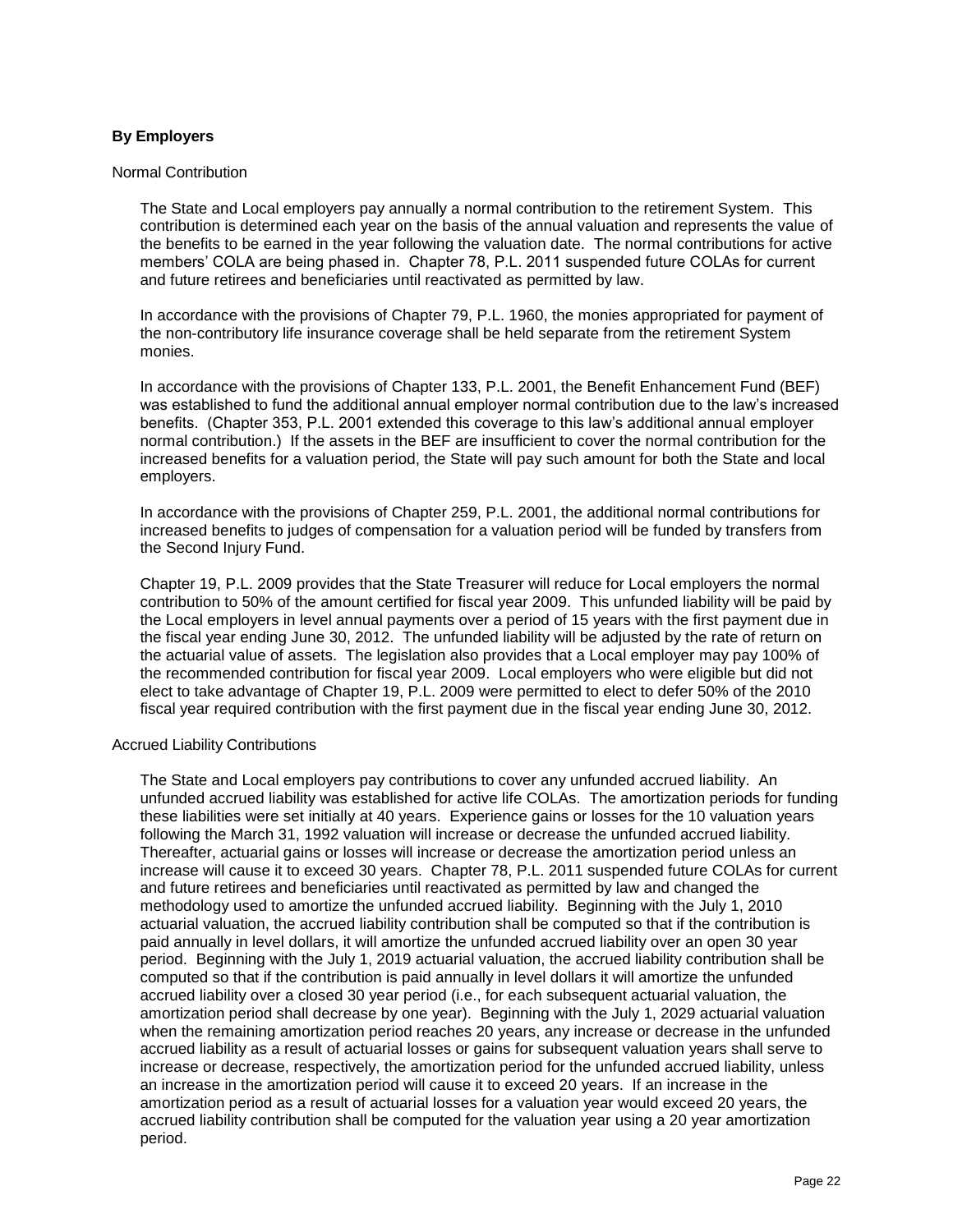Chapter 366, P.L. 2001 requires the State be liable for any increase in pension costs to a county that results from the enrollment of prosecutors in the Prosecutors Part. Any increase in the unfunded accrued liability in the Retirement System arising from the benefits established for the Prosecutors Part are to be amortized over a period of 30 years in the manner provided for other such liability in the Retirement System.

In accordance with the provisions of Chapter 259, P.L. 2001, the additional accrued liability contribution for increased benefits to judges of compensation for a valuation period will be funded by transfers from the Second Injury Fund.

Chapter 19, P.L. 2009 provides that the State Treasurer will reduce for Local employers the accrued liability contribution to 50% of the amount certified for fiscal year 2009. This unfunded liability will be paid by the Local employers in level annual payments over a period of 15 years with the first payment due in the fiscal year ending June 30, 2012. The unfunded liability will be adjusted by the rate of return on the actuarial value of assets. The legislation also provides that a Local employer may pay 100% of the recommended contribution for fiscal year 2009. Local employers who were eligible but did not elect to defer 50% of the 2009 fiscal year contribution were permitted to elect to defer 50% of the 2010 fiscal year contribution with the first payment due in the fiscal year ending June 30, 2012.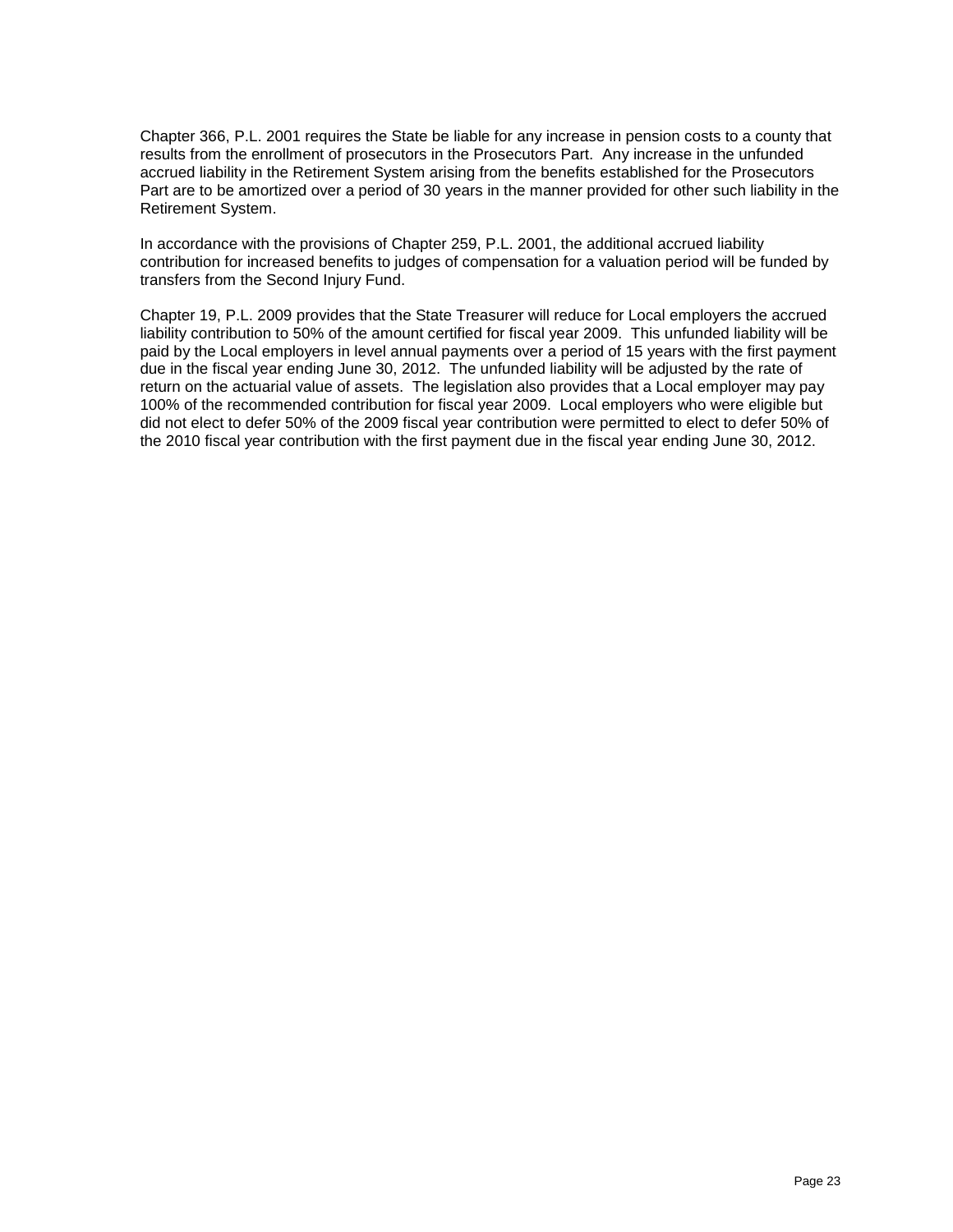**Appendix A – Information on Projected Returns by Asset Class Provided by the Division of Pensions and Benefits**